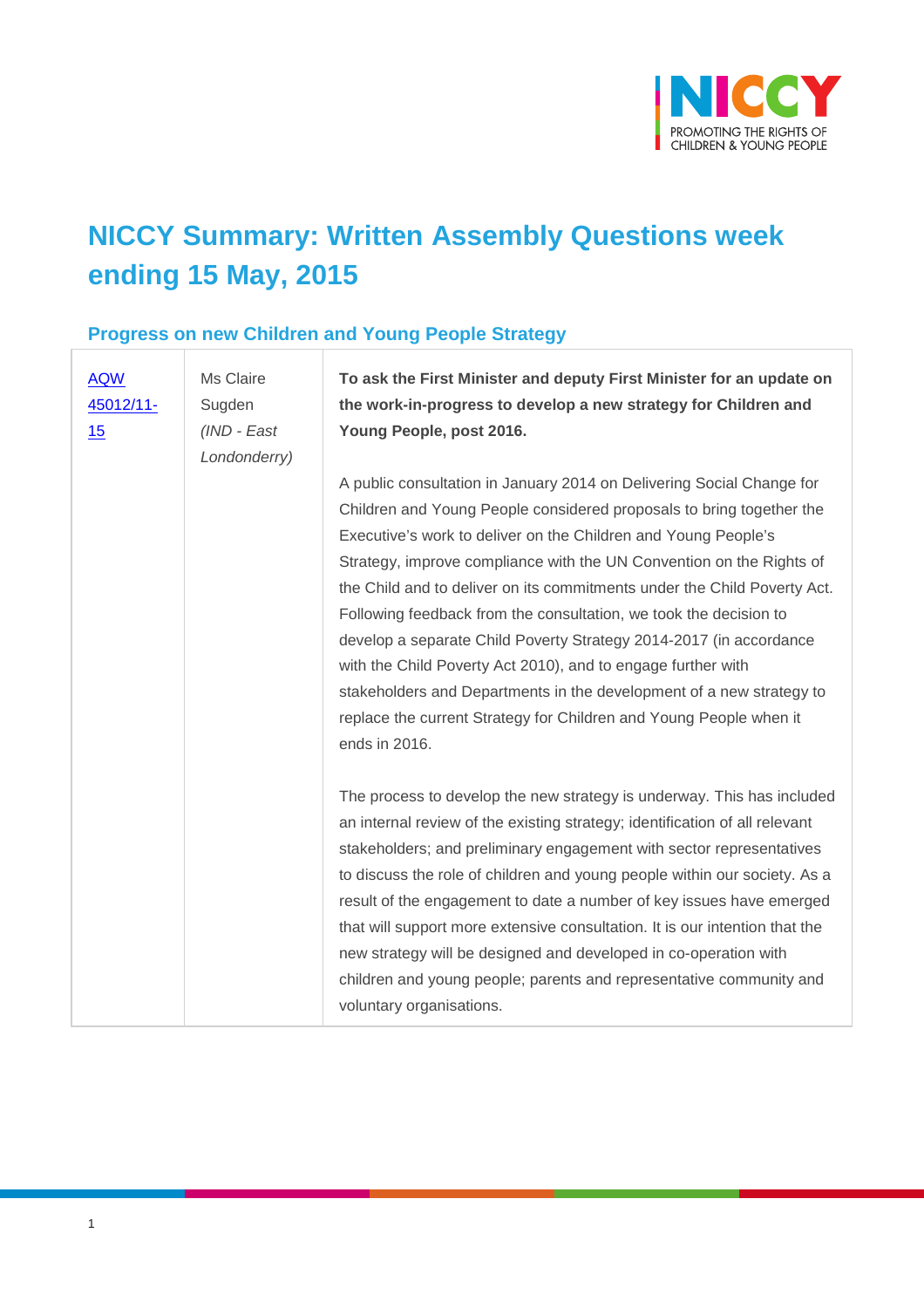

#### **Number of young people who took part in the YES Scheme and gained employment**

| <b>AQW</b><br>45198/11-<br>15 | Mr Gregory<br>Campbell<br>(DUP - East<br>Londonderry) | To ask the Minister for Employment and Learning to detail the<br>estimated number of young people, who participated in the YES<br>Scheme, that have gained permanent employment since January<br>2013, |
|-------------------------------|-------------------------------------------------------|--------------------------------------------------------------------------------------------------------------------------------------------------------------------------------------------------------|
|                               |                                                       | Since January 2013, a total of 3361 young people moved into<br>permanent employment under the Youth Employment Scheme. This<br>includes both subsidised and unsubsidised employment<br>opportunities.  |

#### **Welfare Reform and the Enabling Success Strategy**

| <b>AQW</b><br>44826/11-<br>15 | Mr John<br><b>McCallister</b><br>(IND - South<br>Down) | To ask the Minister for Employment and Learning, how the<br>Executive's agreement on Welfare Reform, which emanated from the<br><b>Stormont House Agreement, informed the Enabling Success</b><br><b>Strategy</b>                                                                                                                          |
|-------------------------------|--------------------------------------------------------|--------------------------------------------------------------------------------------------------------------------------------------------------------------------------------------------------------------------------------------------------------------------------------------------------------------------------------------------|
|                               |                                                        | The Northern Ireland Executive's Programme for Government 2011-2015<br>includes a commitment to develop and implement a strategy to reduce<br>economic inactivity through skills, training, incentives and job creation.<br>This commitment is part of the Executive's priority to grow a sustainable<br>economy and invest in the future. |
|                               |                                                        | 'Enabling Success' commits to address what has become a long-term<br>structural problem within our economy through a range of voluntary<br>interventions which will ultimately seek to contribute to an improved<br>employment rate in Northern Ireland.                                                                                   |
|                               |                                                        | Whilst 'Enabling Success' will have to take into account the changing<br>landscape arising from welfare reform going forward, it is not part of the<br>current proposed changes to the welfare system, nor is it motivated by<br>them.                                                                                                     |

 $\overline{1}$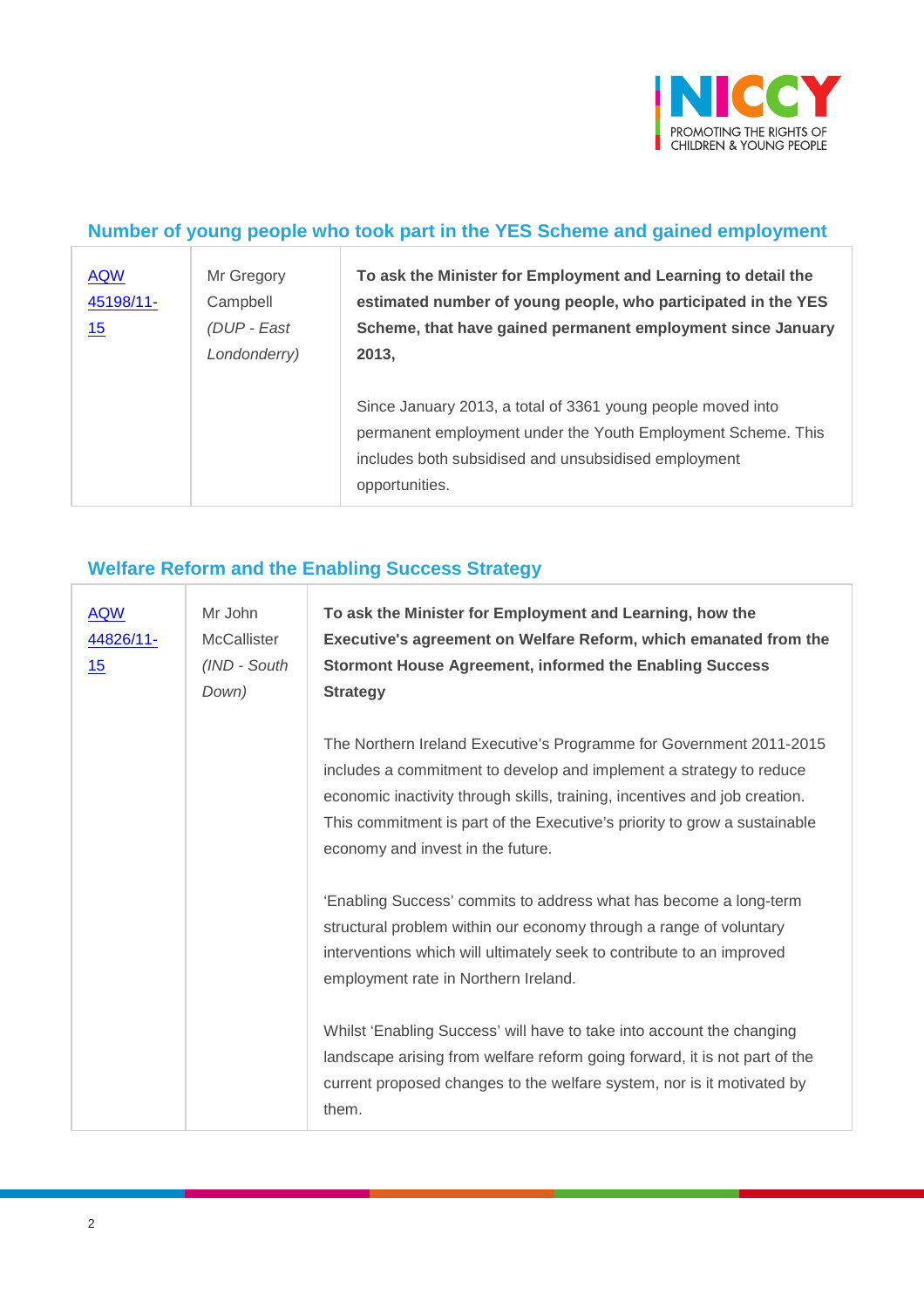

#### **Question on amendments to Welfare Reform Bill**

[AQW](javascript:__doPostBack()  [45194/11-](javascript:__doPostBack()

[15](javascript:__doPostBack()

Agnew *(GPNI - North Down)*

Mr Steven **To ask the Minister for Social Development whether his Department is undertaking work on amendments to the Welfare Reform Bill which would explicitly establish in primary legislation that specific reductions to social security as implemented in GB could not be applied in Northern Ireland through secondary legislation.**

The Member will be aware that Northern Ireland legislation corresponding to the Welfare Reform Act 2012, which has been gradually implemented in GB since April 2012 has not yet been approved by this Assembly. Our Welfare Reform Bill was due to have its final legislative stage on the 9th March but that did not happen as a valid petition of concern was tabled against the Bill. However, the simple answer to the Member's question as to whether my Department is undertaking work on amendments to the Welfare Reform Bill which would explicitly establish in primary legislation that specific reductions to social security as implemented in GB could not be applied in Northern Ireland through secondary legislation is No.

The Member will be aware of the 'parity' principle often cited in respect of Social Security which effectively governs the funding arrangements for our Welfare system and seeks to ensure that an individual here in Northern Ireland will receive the same benefits and be subject to the same conditionality as an individual elsewhere in the UK.

The Member will also be aware of the work that was undertaken on Welfare by the five main parties of this Assembly and led to the Stormont House Agreement. That agreement was in respect of proposed measures which all five parties agreed were considered necessary to mitigate some of the harsher effects of the provisions within the Welfare Reform Bill here in Northern Ireland and which would be funded outside the arrangements with DWP and HM Treasury and from within Block resources.

I remain fully committed to that agreement and will strive to ensure its full implementation in due course. I would remind Members of this Assembly that we as a Legislature have devolved responsibility for Social Security matters. It is for this Assembly, having fully debated and considered the concerns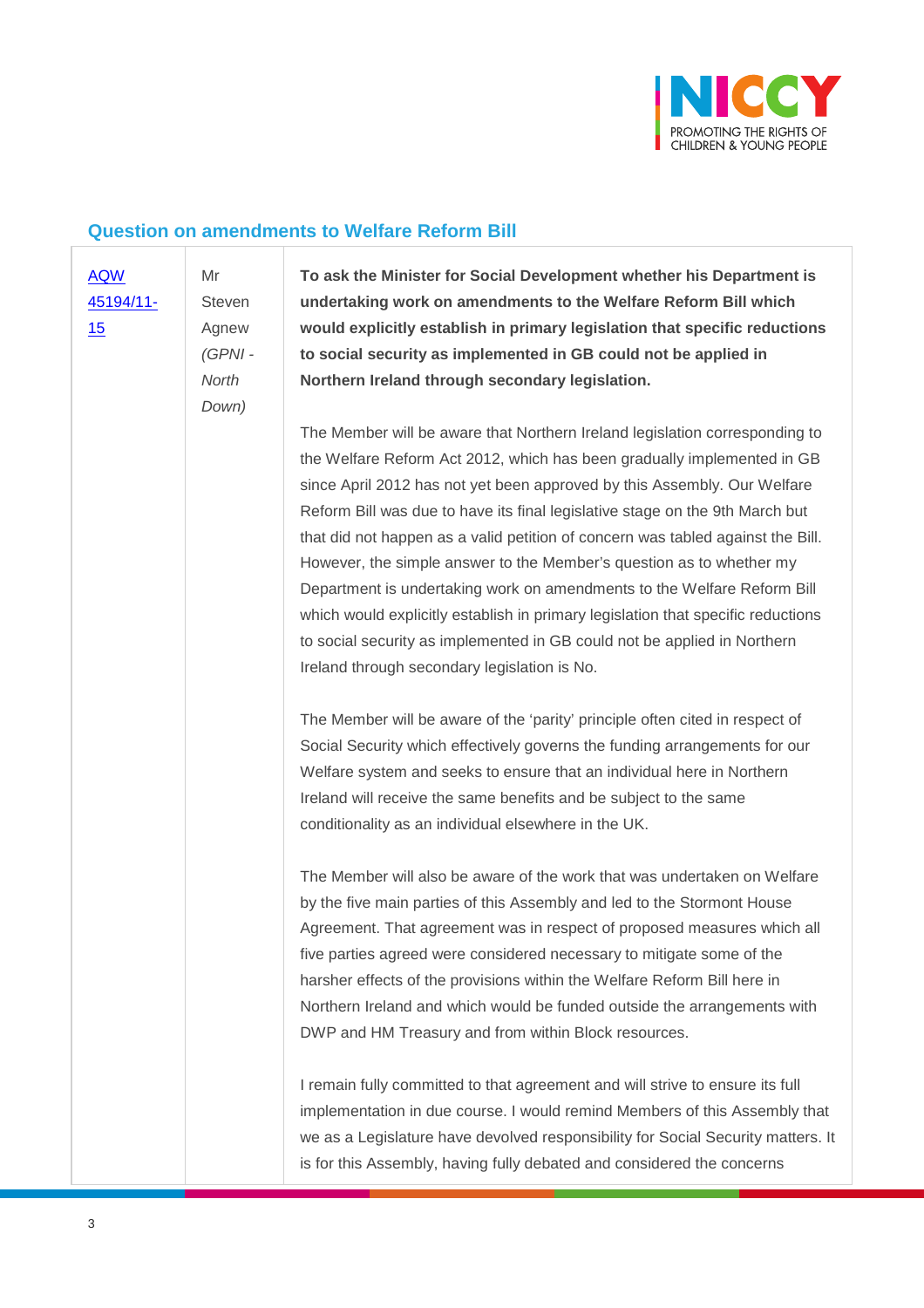

|  | around Welfare Reform to put in place measures which we believe can            |
|--|--------------------------------------------------------------------------------|
|  | deliver a better Welfare system for our citizens and one which is sustainable  |
|  | into the future. I believe that the agreement reached at Stormont House is the |
|  | only way this can be achieved.                                                 |
|  |                                                                                |

## **Budget allocation to early years provision**

| <b>AQO</b><br>8089/11-<br>15 | Mrs<br>Sandra<br>Overend | To ask the Minister of Education what percentage of his budget for<br>2015/16 is being allocated to early years' provision.                                                                                                                                                                                                                  |
|------------------------------|--------------------------|----------------------------------------------------------------------------------------------------------------------------------------------------------------------------------------------------------------------------------------------------------------------------------------------------------------------------------------------|
|                              | (UUP - Mid<br>Ulster)    | The Executive's Budget has been reduced by the Westminster Government<br>by £1.5 billion over the last five years. As a direct result of this reduction<br>there is significantly reduced money to spend on frontline services provided<br>by the Department of Education.                                                                   |
|                              |                          | I fully recognise the importance of Early Years education particularly for our<br>most vulnerable children which is why, despite the difficult budgetary<br>position, I can confirm that 11.4% of my 2015-16 Resource budget has been<br>allocated to Early Years' Provision.                                                                |
|                              |                          | This includes fully funded early years programmes, identifiable funding for<br>nursery schools, nursery units of primary schools and the Foundation Stage,<br>as well as other relevant expenditure such as that allocated to Special<br>Educational Needs Early Years Capacity Building and Extended Schools<br>funding in nursery schools. |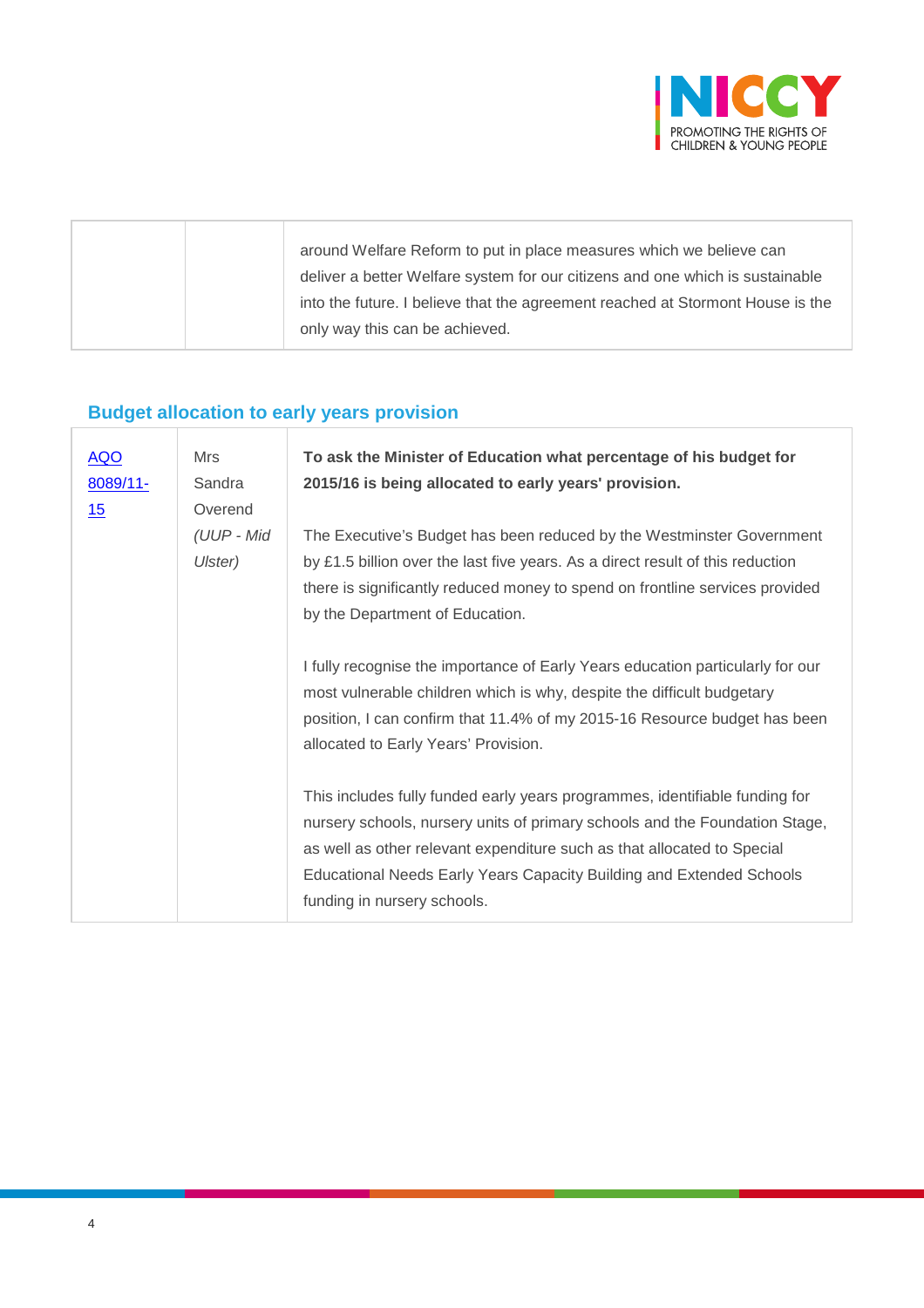

## **Number of school children transported to school by taxi**

| <b>AQW</b><br>45612/11-<br>15 | Mr Gregory<br>Campbell<br>(DUP - East<br>Londonderry) | To ask the Minister of Education how many children in<br>attendance at primary schools during 2014 were normally<br>transported to school throughout the school year via taxi at<br>public expense.                                                                            |
|-------------------------------|-------------------------------------------------------|--------------------------------------------------------------------------------------------------------------------------------------------------------------------------------------------------------------------------------------------------------------------------------|
|                               |                                                       | Based on figures provided by the Education Authority, in the 2013/14<br>academic year (the latest for which data is available), 806 eligible<br>pupils attending primary school were assisted by taxi, of which 389<br>were pupils with statements of Special Education Needs. |
|                               |                                                       | A taxi is only provided if it is required as part of a statement of special<br>education need or where it is the most economic form of assistance<br>available.                                                                                                                |

# **Nursery school selection criteria**

| <b>AQW</b><br>45584/11-<br><u>15</u> | Mr Alex<br>Easton<br>$(DUP -$ | To ask the Minister of Education whether he has any plans to changes<br>the nursery school selection criteria.                                                                                                                                                                                                                                                                                                                                                              |
|--------------------------------------|-------------------------------|-----------------------------------------------------------------------------------------------------------------------------------------------------------------------------------------------------------------------------------------------------------------------------------------------------------------------------------------------------------------------------------------------------------------------------------------------------------------------------|
|                                      | North<br>Down)                | All admissions criteria are set by pre-school providers themselves: however<br>legislation requires that the top criterion for each provider prioritises children<br>from socially disadvantaged backgrounds.                                                                                                                                                                                                                                                               |
|                                      |                               | Research has shown that children from socially disadvantaged circumstances<br>experience more difficulty at school than other children, so they are given<br>priority in the pre-school admissions process as part of wider efforts to tackle<br>educational underachievement.                                                                                                                                                                                              |
|                                      |                               | Learning to Learn – a Framework for Early Years Education and Learning<br>includes an action to implement remaining actions from the Review of Pre-<br>School admissions including one to examine the definition of socially<br>disadvantaged circumstances with a view to reflecting changes to the<br>benefits system especially relating to low paid working parents.<br>Proposals for the way forward will be informed by any changes resulting<br>from Welfare Reform. |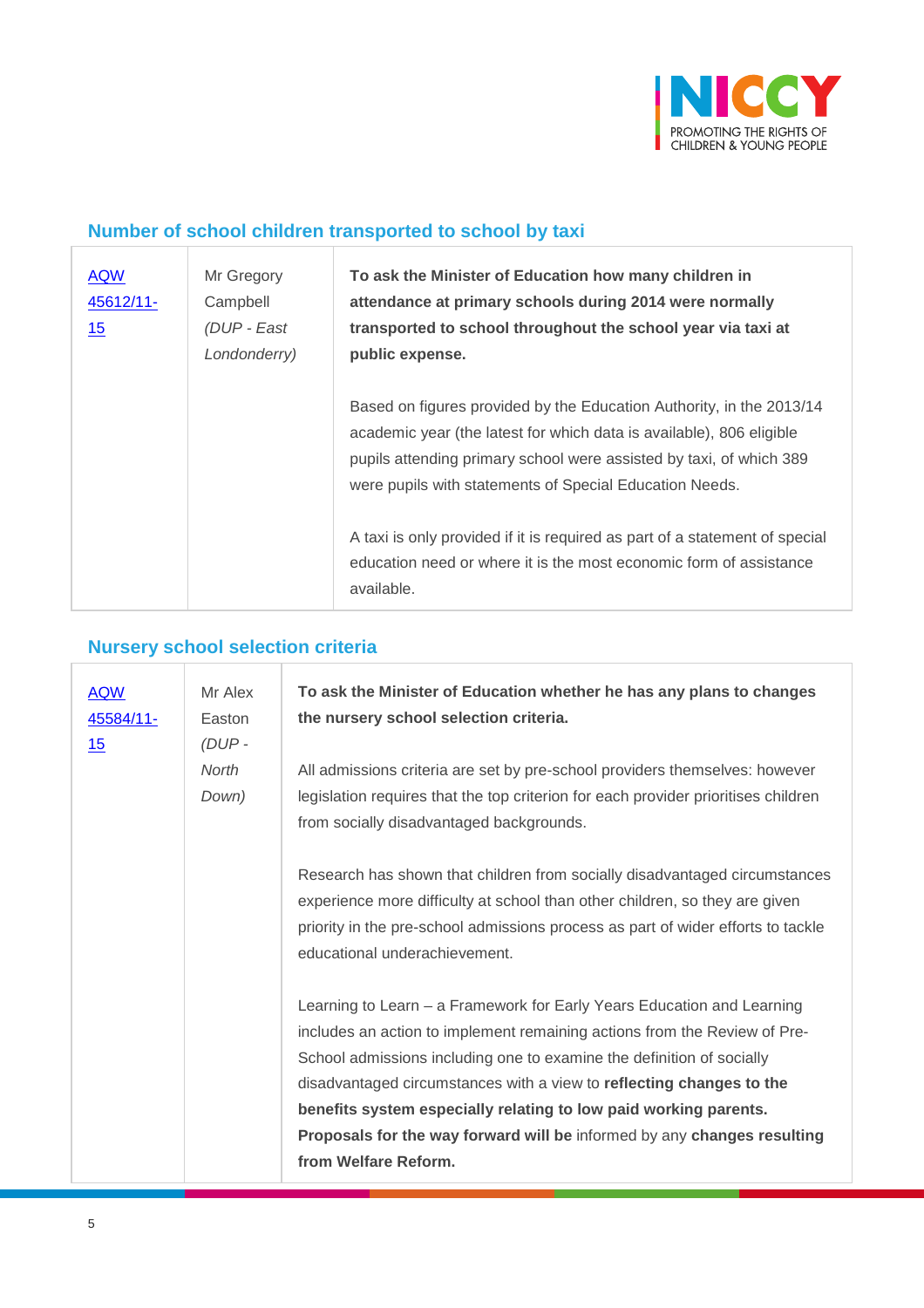

## **Teaching young people about mental health support services in N Antrim**

| <b>AQW</b> | Mr David | To ask the Minister of Education what strategy his Department has in            |
|------------|----------|---------------------------------------------------------------------------------|
| 45574/11-  | McIlveen | place to educate young people about support services for mental                 |
| 15         | $(DUP -$ | health issues in North Antrim.                                                  |
|            | North    |                                                                                 |
|            | Antrim)  | There are a number of ways in which the mental health of young people can       |
|            |          | be supported within schools, not just in North Antrim but in schools            |
|            |          | throughout the North;                                                           |
|            |          |                                                                                 |
|            |          | The statutory curriculum clearly states that pupils should be taught about the  |
|            |          | importance of learning about mental health and well-being. It provides          |
|            |          | opportunities for young people to develop their knowledge on how to sustain     |
|            |          | their health and learn about a healthy lifestyle. This includes supporting      |
|            |          | pupils in better understanding mental health problems, including causes,        |
|            |          | prevention, and developing strategies to deal with any problems which they,     |
|            |          | or someone they know, may experience throughout their lives.                    |
|            |          |                                                                                 |
|            |          | The 'iMatter' Programme aims to encourage the entire school                     |
|            |          | community to be engaged in promoting resilient emotional health for             |
|            |          | all pupils. Under this programme a suite of homework diary inserts and          |
|            |          | posters on topics of concern to young people such as self esteem,               |
|            |          | substance abuse and coping with stress, worry and anxiety, are                  |
|            |          | distributed to schools. The diary inserts are also available on the             |
|            |          | Department of Education website at www.deni.gov.uk and can be                   |
|            |          | downloaded directly by young people.                                            |
|            |          | Also, an 'i-matter' message of the month issues to schools for                  |
|            |          | dissemination to pupils - the message for May 2015 for example is on            |
|            |          | the subject of exam stress and contains links to organisations offering         |
|            |          | further advice and support.                                                     |
|            |          |                                                                                 |
|            |          | There is considerable evidential and research information to confirm the        |
|            |          | position that counselling in schools supports the emotional health and          |
|            |          | wellbeing of young people. Pupils experiencing stress or emotional              |
|            |          | problems find it difficult to reach their potential. This is why the Department |
|            |          | funds the Independent Counselling Service for Schools (ICSS). Pupils can        |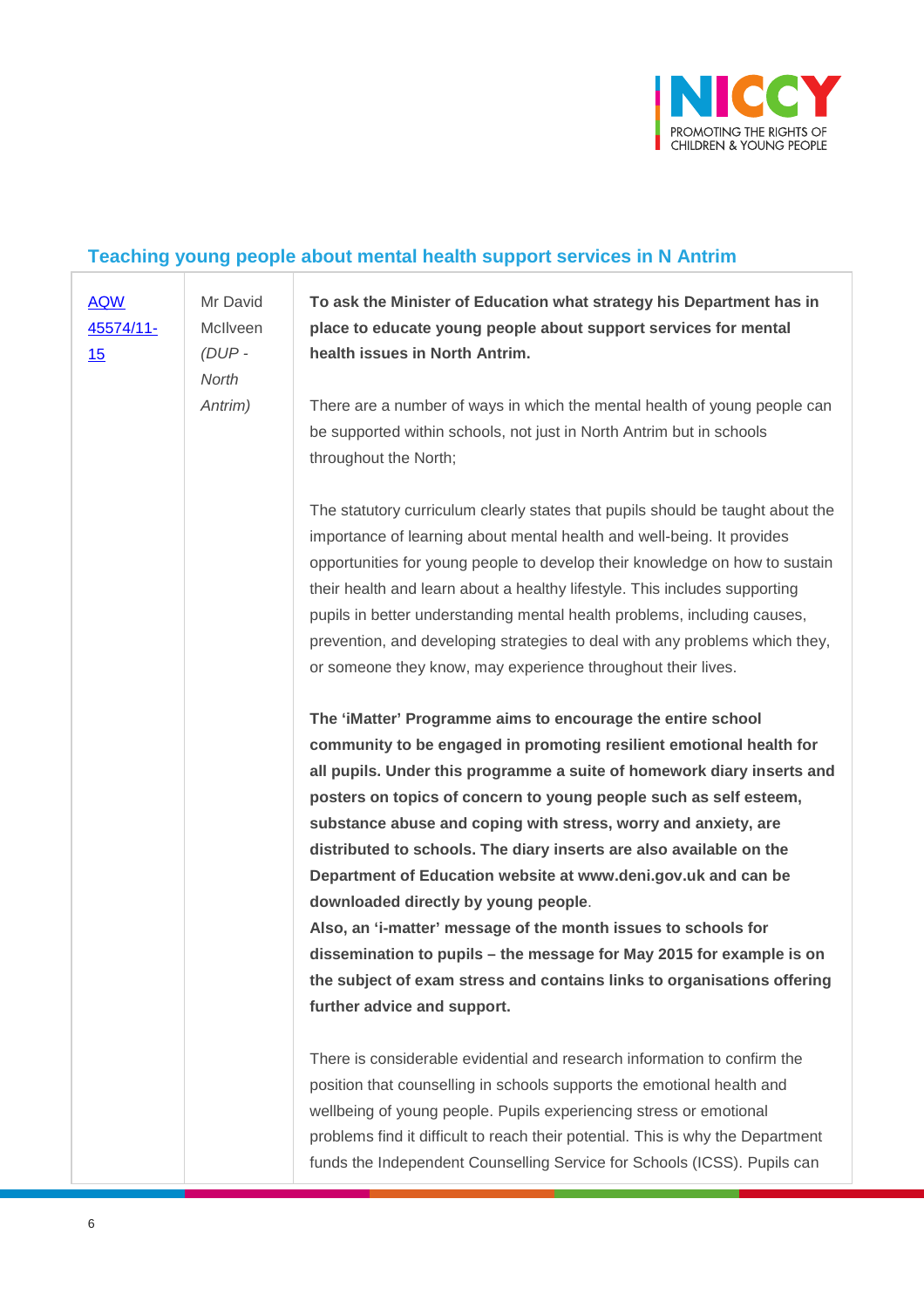

|  | self-refer to the Counsellor within their school, who is there to provide a   |
|--|-------------------------------------------------------------------------------|
|  | listening ear' and who works as an integral part of the schools pastoral care |
|  | system.                                                                       |

## **Extra measures for pupils with hearing loss**

| <b>AQW</b><br>45527/11-<br>15 | Mr Pat<br>Ramsey<br>$(SDLP -$ | To ask the Minister of Education what extra support measures are being<br>taken to address the lower educational attainment rates of those school<br>pupils who suffer from hearing loss.                                                                                                                                                                                                                                                                                                                                                                                                                                                                                                                                                                                                                                                                                             |
|-------------------------------|-------------------------------|---------------------------------------------------------------------------------------------------------------------------------------------------------------------------------------------------------------------------------------------------------------------------------------------------------------------------------------------------------------------------------------------------------------------------------------------------------------------------------------------------------------------------------------------------------------------------------------------------------------------------------------------------------------------------------------------------------------------------------------------------------------------------------------------------------------------------------------------------------------------------------------|
|                               | Foyle)                        | The Education Authority (EA) provides a comprehensive level of support,<br>tailored to the individual needs of each child, to help hearing impaired children<br>across the ability range achieve their full potential. Support is available from<br>diagnosis and on a continuing level throughout school, appropriate to the<br>pupil's needs. Support can include whole school training and advisory support<br>for relevant school staff with specific advice regarding:<br>the pupil's hearing loss and the implications on learning;<br>maintenance of hearing aids and associated equipment;<br>management of the pupil within the classroom;<br>strategies for developing the pupil's attention and listening skills;<br>strategies for maximising linguistic opportunity;<br>strategies for improving memory skills;<br>strategies to assist the pupil access the curriculum; |
|                               |                               | strategies to develop social skills and self-esteem.                                                                                                                                                                                                                                                                                                                                                                                                                                                                                                                                                                                                                                                                                                                                                                                                                                  |
|                               |                               | Attainment is not, however, solely influenced by hearing loss but can also be<br>attributed to a range of factors including age of diagnosis, use of prescribed<br>amplification devices and the pupil's cognitive ability.                                                                                                                                                                                                                                                                                                                                                                                                                                                                                                                                                                                                                                                           |
|                               |                               | The EA has advised that in addition to the wide range of measures provided<br>to support young hearing impaired people from diagnosis to school leaving<br>age, appropriate access arrangements at GCSE level may also be provided<br>including:                                                                                                                                                                                                                                                                                                                                                                                                                                                                                                                                                                                                                                      |
|                               |                               | a modified examination paper and/or extra time;<br>Special Educational Needs Co-ordinators (SENCOs) and examination officers                                                                                                                                                                                                                                                                                                                                                                                                                                                                                                                                                                                                                                                                                                                                                          |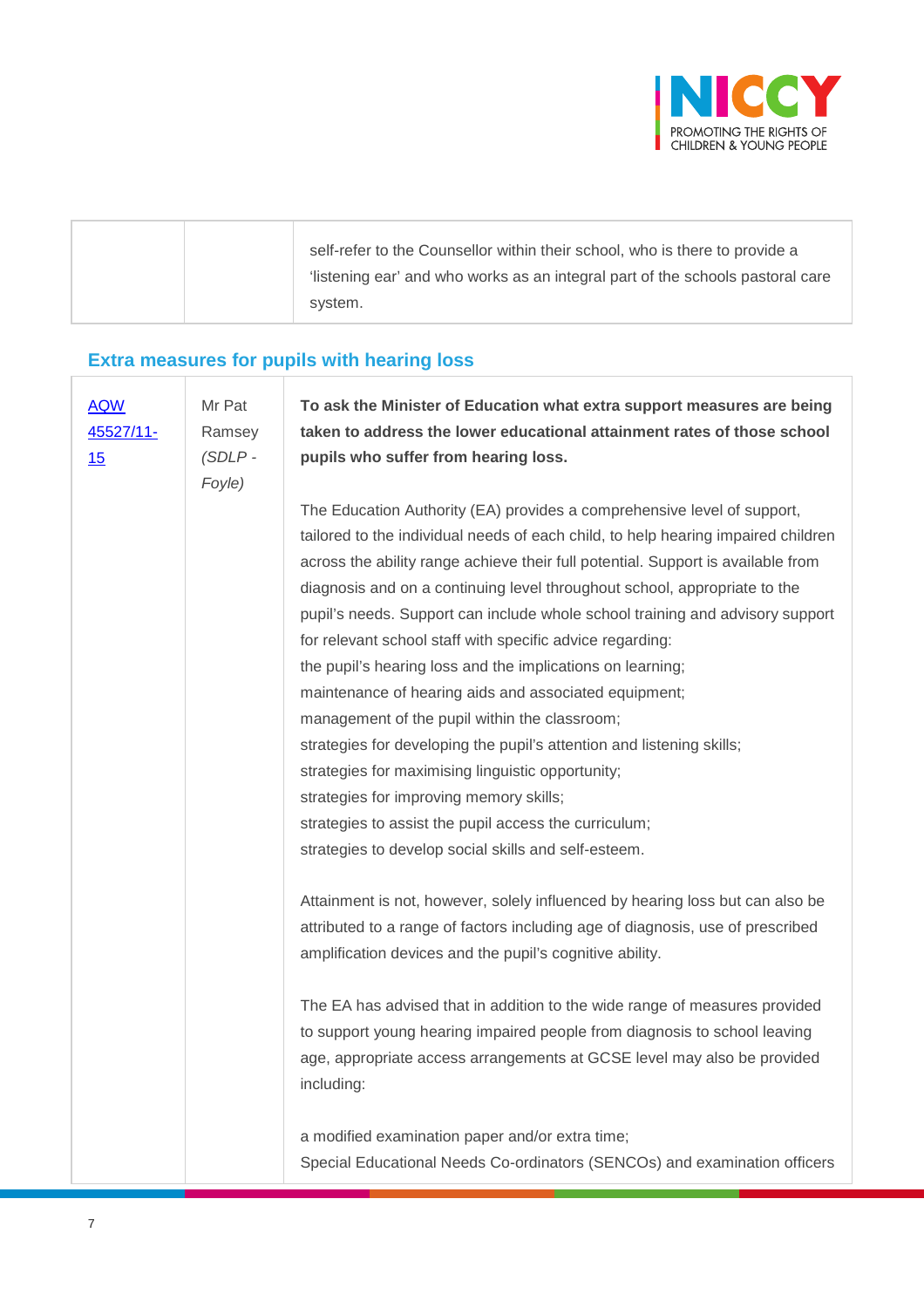

|  | will be reminded of special access arrangements available to the pupil;       |
|--|-------------------------------------------------------------------------------|
|  | a live speaker in an aural examination; a sub-titled version of a video/film. |

#### **Role of School Age Mother's programme coordinator**

| <b>AQW</b><br>45515/11-<br><u>15</u> | Mr Peter<br>Weir<br>$(DUP -$ | To ask the Minister of Education to outline the role in the North Eastern<br>region of the coordinator for the School Age Mothers' programme.                                                                                                                                                                                                                                                                                                                    |
|--------------------------------------|------------------------------|------------------------------------------------------------------------------------------------------------------------------------------------------------------------------------------------------------------------------------------------------------------------------------------------------------------------------------------------------------------------------------------------------------------------------------------------------------------|
|                                      | North<br>Down)               | I understand, from the Interim Chief Executive of the Education Authority that<br>the coordinator for the School Age Mothers' programme is responsible for the<br>co-ordination and delivery of educational support for pupils who are pregnant<br>or are a young parent, living in the North Eastern Region. This would include<br>individual support, both at home and in-school for the pupil, group work, and<br>multi-disciplinary and interagency support. |
|                                      |                              | The coordinator liaises with the pupil, family, school, and other services in<br>regards to developing, implementing and monitoring an education support<br>plan tailored to their individual needs.                                                                                                                                                                                                                                                             |

## **iPad allocation to primary pupils**

| <b>AQW</b><br>45412/11-<br><u> 15</u> | Lord Morrow of<br>Clogher Valley<br>(DUP - Fermanagh | To ask the Minister of Education what criteria is used for iPad<br>allocation to children in Primary Schools in County Tyrone.                                                                                                                                                                                                                                                                                                          |
|---------------------------------------|------------------------------------------------------|-----------------------------------------------------------------------------------------------------------------------------------------------------------------------------------------------------------------------------------------------------------------------------------------------------------------------------------------------------------------------------------------------------------------------------------------|
|                                       | and South Tyrone)                                    | All grant-aided schools receive their core ICT provision through the<br>C <sub>2</sub> k service. It is a matter for schools to determine how best to use<br>that provision and if they wish to supplement it.<br>The current C2k contract does not include the provision of<br>iPads/tablets; however, if they wish to do so, schools may use their<br>delegated budgets to purchase additional equipment, including<br>iPads/tablets. |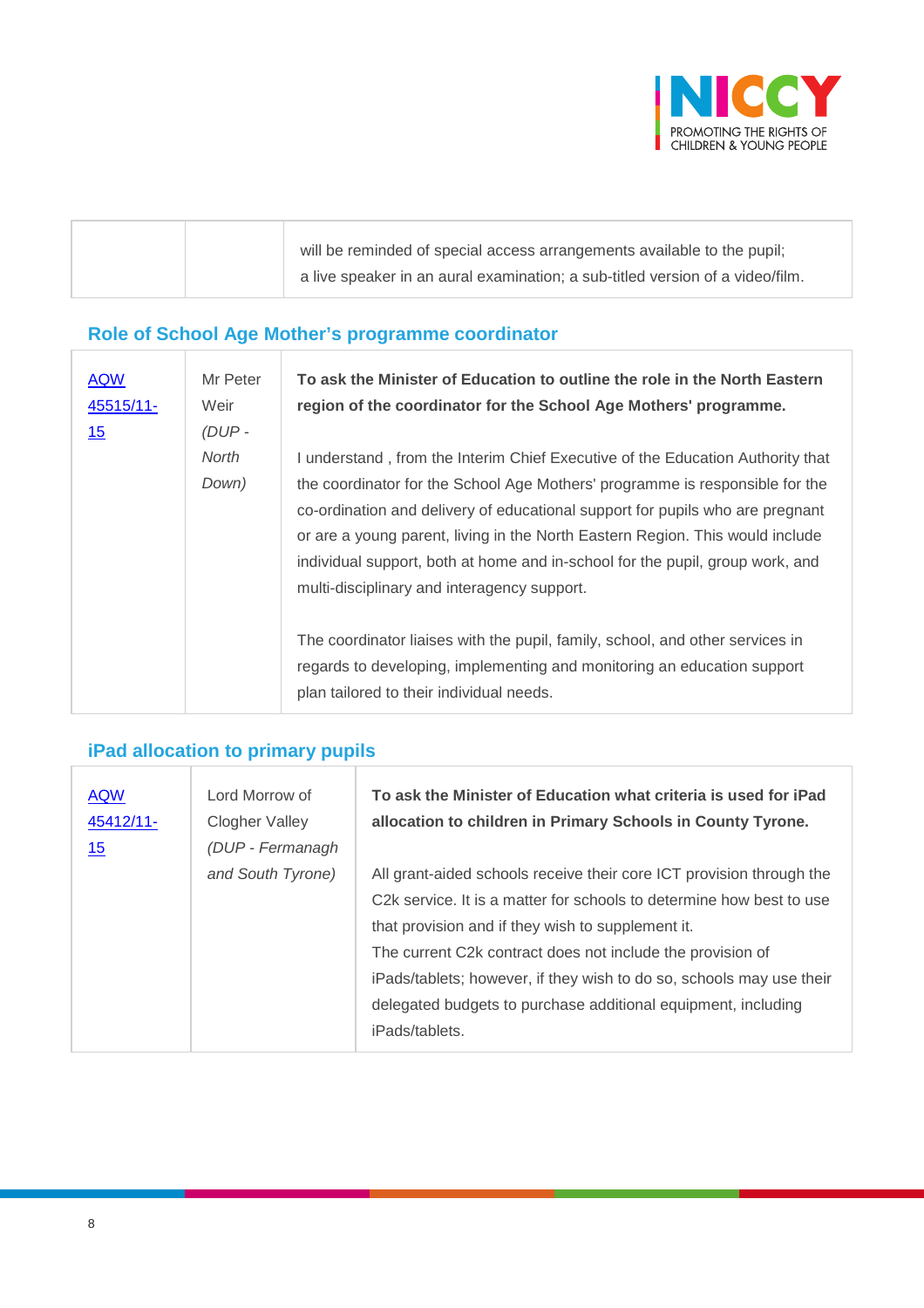

#### **Benefits of extended schools programme**

| <b>AQW</b> | Mr              | To ask the Minister of Education for his assessment of the benefits of           |
|------------|-----------------|----------------------------------------------------------------------------------|
| 45368/11-  | Fearghal        | the extended schools programme in improving levels of educational                |
| 15         | <b>McKinney</b> | achievement for disadvantaged children and young people.                         |
|            | $(SDLP -$       |                                                                                  |
|            | South           | I consider the Extended Schools programme as a key vehicle in helping to         |
|            | Belfast)        | deliver on the Department's core objectives of raising standards and             |
|            |                 | narrowing the achievement gap.                                                   |
|            |                 |                                                                                  |
|            |                 | Annual monitoring and evaluation of Extended School activities report that       |
|            |                 | the programme is proving beneficial by helping to remove barriers to             |
|            |                 | learning, so that children can achieve their full potential, and also increasing |
|            |                 | the value placed on education by parents and the wider community.                |
|            |                 | The Education and Training Inspectorate (ETI) have also been involved in         |
|            |                 | ongoing evaluation of the Extended Schools programme and to date the             |
|            |                 | feedback has been positive. In July 2010, ETI published a report 'An             |
|            |                 | Evaluation of Extended Schools' http://www.etini.gov.uk/index/surveys-           |
|            |                 | evaluations/surveys-evaluations-post-primary/surveys-evaluations-post-           |
|            |                 | primary-2010/an-evaluation-of-extended-schools-july-2010.pdf which               |
|            |                 | indicated that 'In almost 90% of cases where Extended Schools are serving        |
|            |                 | disadvantaged communities effectively (performance levels are good or            |
|            |                 | better) significant improvements are evident in the educational outcomes         |
|            |                 | and the personnel and social well-being of pupils". ETI also reported that "in   |
|            |                 | the examples of outstanding practice observed, Extended Schools is most          |
|            |                 | successful in transforming the life chances of individual pupils.'               |

#### **Future of Youth Council for N Ireland**

| <b>AQW</b><br>45301/11- | Mr Peter<br>Weir | To ask the Minister of Education what role the Education Authority will<br>have in the Youth Council for Northern Ireland. |
|-------------------------|------------------|----------------------------------------------------------------------------------------------------------------------------|
| <u>15</u>               | $(DUP -$         |                                                                                                                            |
|                         | North            | Public consultation on options for the future of the Youth Council (YCNI) is                                               |
|                         | Down)            | currently underway. Following the closure of this consultation on Friday 12                                                |
|                         |                  | June, I will consider the responses received in order to assist me in making                                               |
|                         |                  | my decision on the way forward.                                                                                            |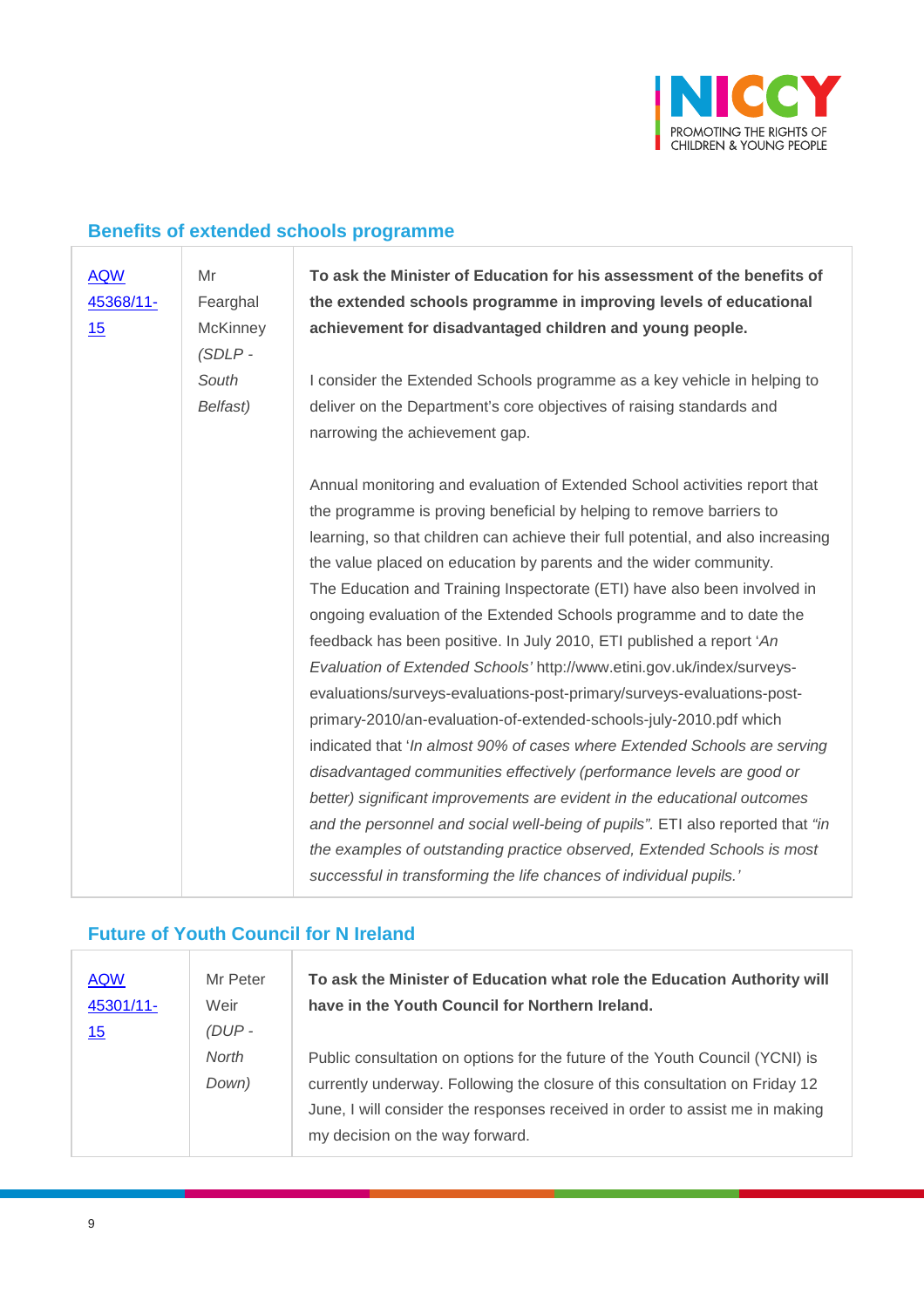

#### **Early Years funding**

| <b>AQW</b><br>45221/11-<br>15 | Mr George<br>Robinson<br>(DUP - East<br>Londonderry) | To ask the Minister of Education whether he factored in the impact<br>on areas of high social deprivation when withdrawing £1.7 million<br>funding from Early Years projects.                                                                                                                                                                                                                                                                                                                                                                                        |
|-------------------------------|------------------------------------------------------|----------------------------------------------------------------------------------------------------------------------------------------------------------------------------------------------------------------------------------------------------------------------------------------------------------------------------------------------------------------------------------------------------------------------------------------------------------------------------------------------------------------------------------------------------------------------|
|                               |                                                      | The Executive's Budget has been reduced by the Westminster<br>Government by £1.5bn over the last five years. As a direct result of this<br>reduction there is significantly reduced money to spend on frontline<br>services such as Education. I have taken every action possible to<br>protect Education funding and those frontline services within the<br>Department of Education's (DE) remit, however, it is simply impossible<br>to protect everything. The reduction in funding for the Early Years Fund<br>was subject to an equality screening exercise.    |
|                               |                                                      | The Early Years Fund was intended to help sustain certain early<br>childhood services in areas of greatest need which were facing<br>difficulties when Peace II funding ended. The DFP Review of the Early<br>Years Fund (2013) found that the Fund, which is administered by Early<br>Years - the Organisation for Young Children, has effectively remained<br>as a "closed" Fund since introduced by DHSSPS in 2004. It is therefore<br>not equitable to allow it to continue in its current form as only currently<br>funded groups can apply to receive support. |
|                               |                                                      | There are children equally deserving of support across the north who<br>must also be allowed equal opportunity of access to support. It is<br>essential that any funding is allocated in a fair and transparent manner<br>to ensure that those who need it most can avail of it.                                                                                                                                                                                                                                                                                     |
|                               |                                                      | I have committed to review my budget to establish if a Fund can<br>continue beyond 31st August, however, it is important that any new<br>funding will be open to all applicants, not just current recipients and be<br>aligned to the priorities of DE. If funding becomes available, this will be                                                                                                                                                                                                                                                                   |

a priority for my Department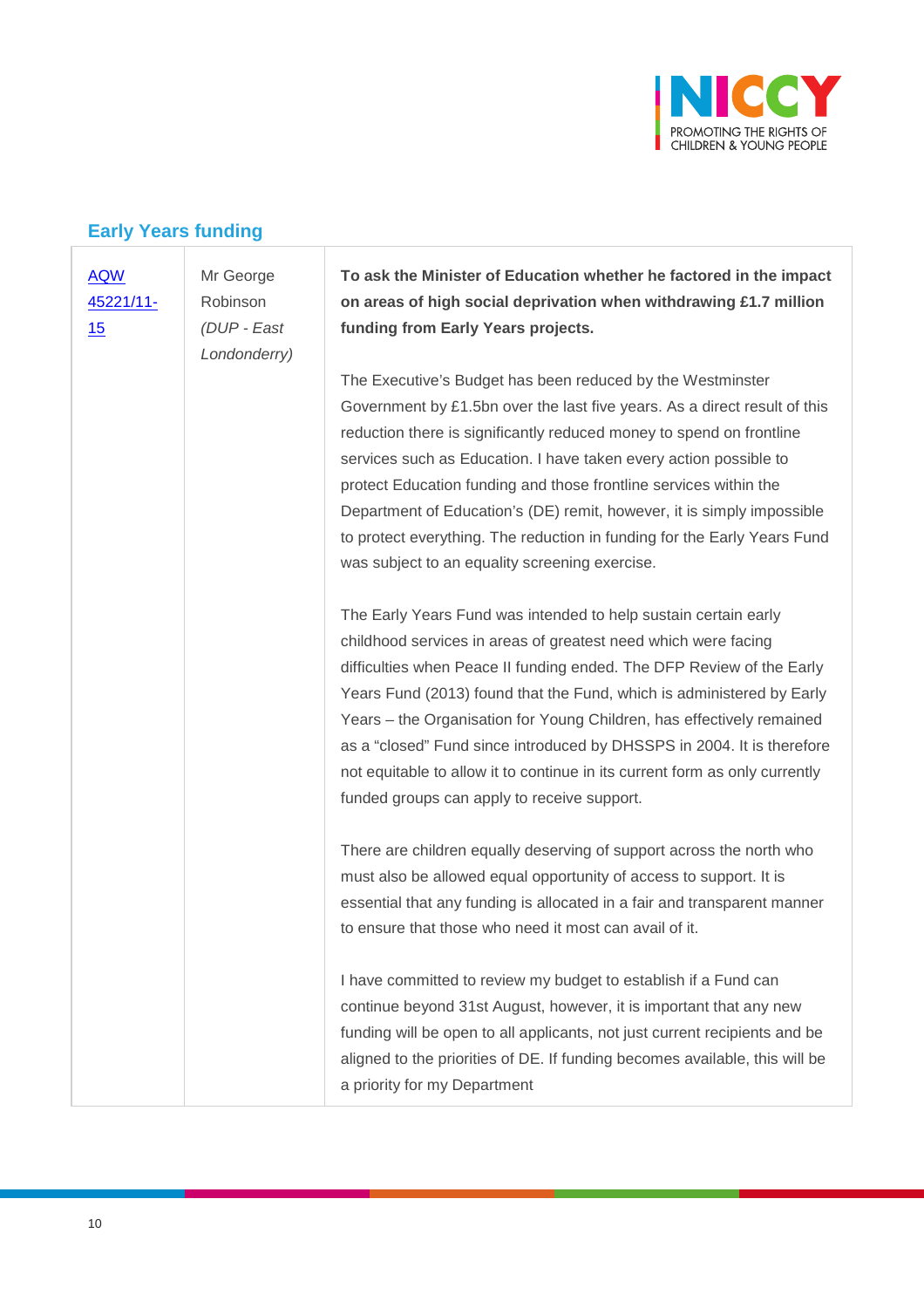

## **Funding for local community playgroups**

| <b>AQW</b><br>45218/11-<br>15 | Mr George<br>Robinson<br>(DUP - East<br>Londonderry) | To ask the Minister of Education to outline the rationale for<br>endangering the survival of local community playgroups, such as<br>Orchard Community Playgroup in Ballykelly, by withdrawing<br>funding that could result in a loss of child playgroup places and<br>employment. [Priority Written]                                                                                                                                                                                        |
|-------------------------------|------------------------------------------------------|---------------------------------------------------------------------------------------------------------------------------------------------------------------------------------------------------------------------------------------------------------------------------------------------------------------------------------------------------------------------------------------------------------------------------------------------------------------------------------------------|
|                               |                                                      | The Executive's Budget has been reduced by the Westminster<br>Government by £1.5bn over the last five years. As a direct result of this<br>reduction there is significantly reduced money to spend on frontline<br>services provided by the Department of Education (DE). I have taken<br>every action possible to protect Education funding and those frontline<br>services within the DE remit. However, it is simply impossible to protect<br>everything.                                |
|                               |                                                      | I have endeavoured to minimise the impact as far as possible and so I<br>have ensured that funding is available in 2015/16 to enable all 153<br>recipients of the Fund to receive continued support to the end of the<br>current academic year (i.e. 31 August 2015).                                                                                                                                                                                                                       |
|                               |                                                      | The Early Years Fund is administered by Early Years - the<br>Organisation for Young Children (EYO) on DE's behalf. The Fund has<br>effectively remained as a "closed" Fund since introduced by DHSSPS in<br>2004, to applicant groups that were in areas of greatest need of support<br>to become sustainable at that time, following the ending of Peace II<br>funding. Undoubtedly, therefore, there are equally deserving children in<br>the north that could benefit from such support. |
|                               |                                                      | I will continue to review my budget to establish if a fund can continue.<br>However any such fund will have to be open to all, not just current<br>recipients and reflect the policy priorities of DE. If additional money<br>becomes available this funding will be a priority for my Department.                                                                                                                                                                                          |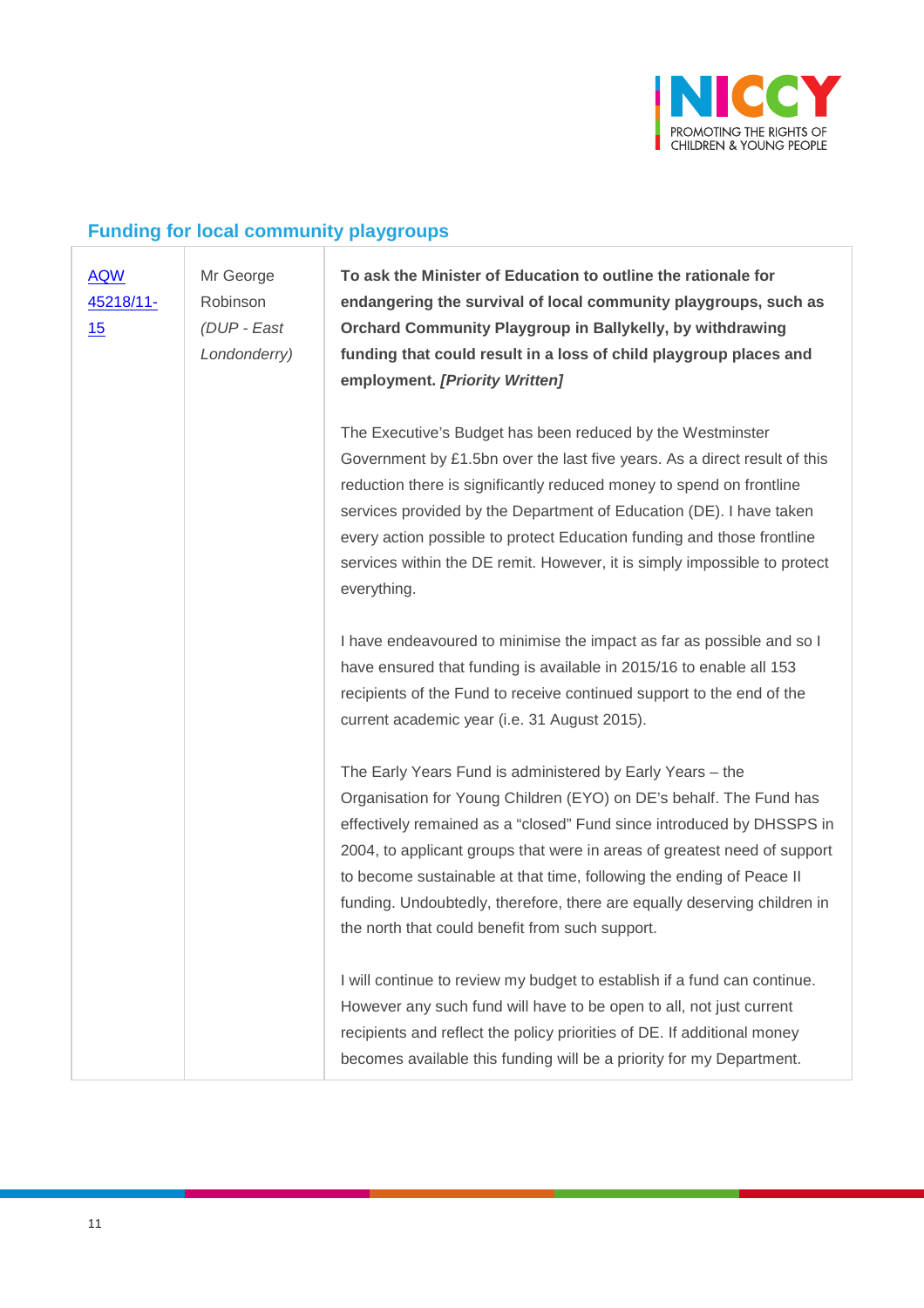

## **Early Years Fund and Early Years provision**

| <b>AQW</b><br>45153/11-<br>15 | Ms Claire<br>Sugden<br>(IND - East<br>Londonderry) | To ask the Minister of Education to detail (i) the conditions<br>attached to his Department's Early Years Fund as established in<br>2004; and (ii) how long his Department have had sole<br>responsibility for Early Years provision.                                                                                                                                                                                                                                                                                                             |
|-------------------------------|----------------------------------------------------|---------------------------------------------------------------------------------------------------------------------------------------------------------------------------------------------------------------------------------------------------------------------------------------------------------------------------------------------------------------------------------------------------------------------------------------------------------------------------------------------------------------------------------------------------|
|                               |                                                    | The Early Years Fund is administered by Early Years - the Organisation<br>for Young Children (EYO) on DE's behalf. The Fund has effectively<br>remained as a "closed" Fund since introduced by DHSSPS in 2004, to<br>applicant groups that were in areas of greatest need of support to<br>become sustainable at that time, following the ending of Peace II<br>funding. The Fund was transferred to DE along with certain Early Years<br>policies in 2006.                                                                                       |
|                               |                                                    | The original aims of the Fund were:<br>to help sustain certain early childhood services in areas of greatest<br>need which were facing funding difficulties when Peace II funding<br>ended, and<br>to support a number of Capacity and Development posts aimed at<br>enhancing quality and good governance within the early childhood<br>sector.                                                                                                                                                                                                  |
|                               |                                                    | Applicant groups were required to demonstrate that they:<br>Provide direct early years care and education to children.<br>Provide a service in areas of low provision, disadvantaged areas or<br>where the service is considered critical for children<br>Ensure inclusion and diversity; and<br>Ensure a standard of excellence in relation to quality.<br>DE does not have sole responsibility for early years work. Services for<br>young children aged 0-6 and their families are funded, managed and<br>delivered by a range of Departments. |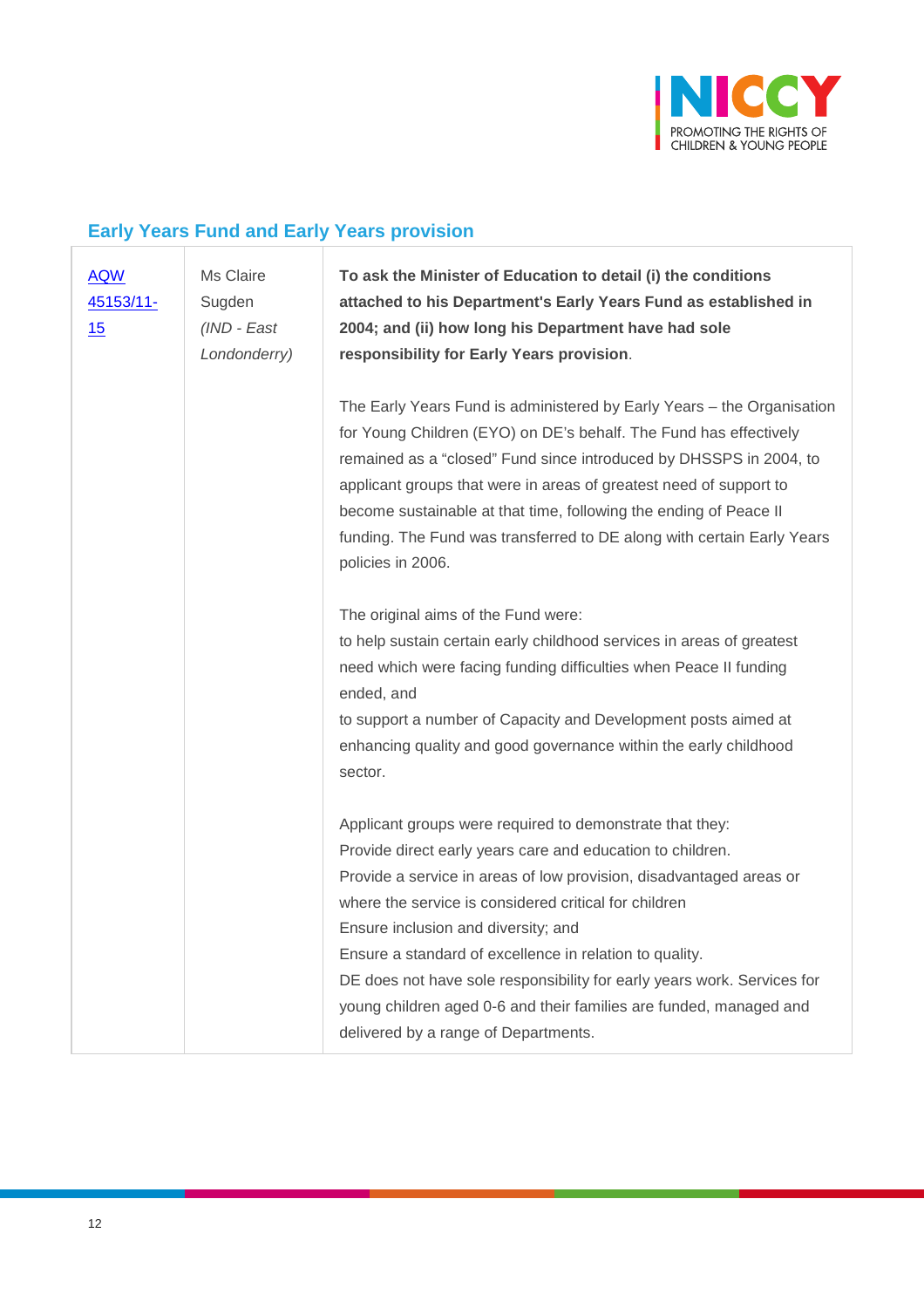

#### **Early Years Fund consultation**

#### [AQW](javascript:__doPostBack()  [45152/11-](javascript:__doPostBack() [15](javascript:__doPostBack()

Ms Claire **Sugden** *(IND - East Londonderry)* **To ask the Minister of Education to detail the due process and Departmental guidelines regarding consultation procedure; and why there was no separate consultation prior to the announcement of significant cuts to his Department's Early Years Fund.**

The Executive's Budget has been reduced by the Westminster Government by £1.5bn over the last five years. As a direct result of this reduction there is significantly reduced money to spend on frontline services such as Education. I have taken every action possible to protect Education funding and those frontline services within the Department of Education's (DE) remit. However, it is simply impossible to protect everything.

While there was no legislative requirement for public consultation on the draft Budget I was keen on hearing the views of stakeholders across the education sector with a view to building a consensus on mapping the way forward for education. My Department's 2015-16 Draft Budget consultation document was published and launched for public consultation on 26 November 2014 setting out my initial assessment of the impact of the Draft Budget 2015-16 for the Department of Education. Over 23,000 responses to the consultation were received, which provided me with a significant basis of evidence to inform my final 2015- 16 Budget spending plans and help shape the final Budget outcome. In reaching final decisions on the 2015-16 Budget allocations, I: Focused on protecting frontline services as far as possible, promoting equality and raising education standards; Secured the continuation of specific programmes that reflect the Department's statutory responsibilities; Continued to tackle social disadvantage; and Ensured that support for children with Special Education Needs is prioritised.

On the 13th January 2015 there was an assembly debate specifically on the Education budget. The majority of MLAs voted to protect school budgets as a priority. During this debate I pointed out that education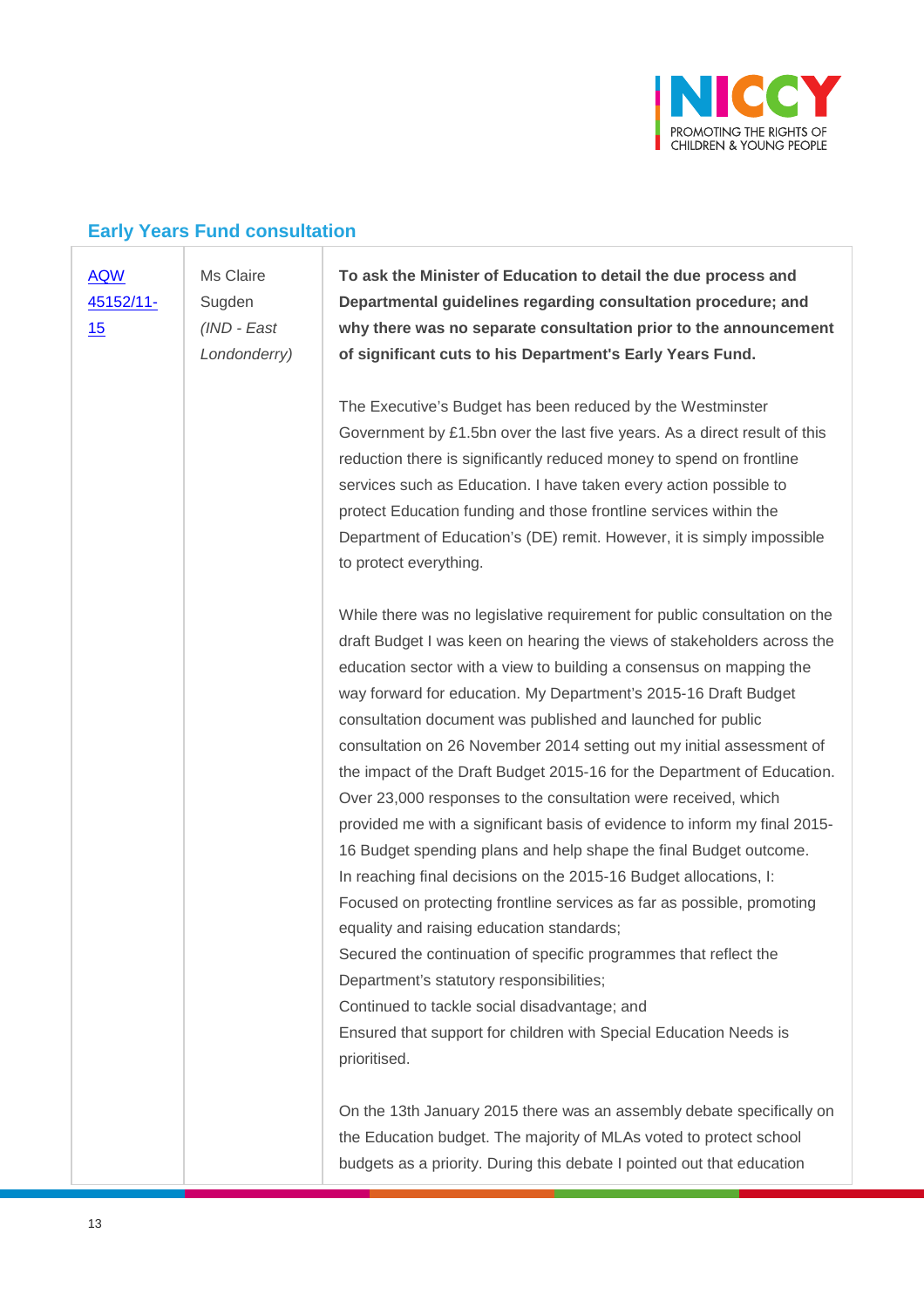

| was much broader than the classroom.<br>I have taken every action possible to protect Education funding and<br>those frontline services within the DE remit, however, it is simply<br>impossible to protect everything.                                                                                                  |
|--------------------------------------------------------------------------------------------------------------------------------------------------------------------------------------------------------------------------------------------------------------------------------------------------------------------------|
| I fully recognise the importance of Early Years education particularly for<br>our most vulnerable children which is why, despite the difficult<br>budgetary position, I have committed 11.4% of my 2015-16 Resource<br>budget to Early Years' Provision to ensure that key services are<br>protected as far as possible. |

## **EIA for Early Years Fund**

| <b>AQW</b><br>45151/11-<br>15 | Ms Claire<br>Sugden<br>(IND - East<br>Londonderry) | To ask the Minister of Education whether an equality impact<br>assessment was carried out prior to the announcement of<br>significant cuts to his Department's Early Years Fund.                                                                                                                                                                                                                                                                                                                                                                                                                                                                                                                                                |
|-------------------------------|----------------------------------------------------|---------------------------------------------------------------------------------------------------------------------------------------------------------------------------------------------------------------------------------------------------------------------------------------------------------------------------------------------------------------------------------------------------------------------------------------------------------------------------------------------------------------------------------------------------------------------------------------------------------------------------------------------------------------------------------------------------------------------------------|
|                               |                                                    | The Executive's Budget has been reduced by the Westminster<br>Government by £1.5bn over the last five years. As a direct result of this<br>reduction there is significantly reduced money to spend on frontline<br>services such as Education. I have taken every action possible to<br>protect Education funding and those frontline services within the<br>Department of Education's (DE) remit, however, it is simply impossible<br>to protect everything.                                                                                                                                                                                                                                                                   |
|                               |                                                    | The Early Years Fund was intended to help sustain certain early<br>childhood services in areas of greatest need which were facing<br>difficulties when Peace II funding ended. The DFP Review of the Early<br>Years Fund (2013) found that the Fund, which is administered by Early<br>Years - the Organisation for Young Children, has effectively remained<br>as a "closed" Fund since introduced by DHSSPS in 2004. It is therefore<br>not equitable to allow it to continue in its current form as only currently<br>funded groups can apply to receive support.<br>The reduction in funding for the Early Years Fund was subject to an<br>equality screening exercise, which was published on the Department's<br>website. |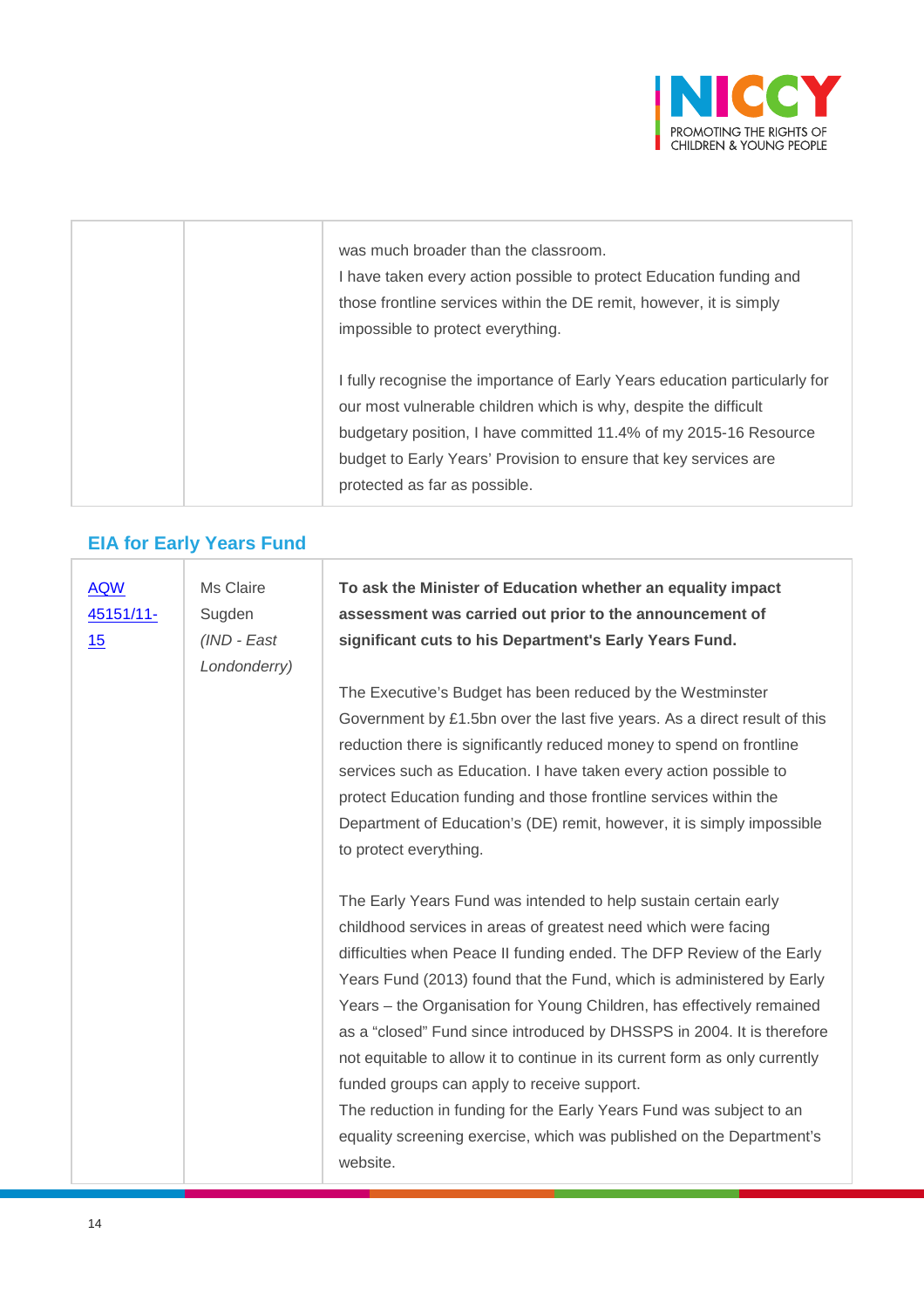

## **Pre-school advisory groups discussions**

| <b>AQW</b><br>45133/11-<br>15 | Ms Claire<br>Sugden<br>(IND - East<br>Londonderry) | To ask the Minister of Education what discussions his Department<br>has had with pre-school advisory groups, since September 2014,<br>to assess the need for maintaining and increasing pre-school<br>provision.                                                                                                                                                                                                                                                                                   |
|-------------------------------|----------------------------------------------------|----------------------------------------------------------------------------------------------------------------------------------------------------------------------------------------------------------------------------------------------------------------------------------------------------------------------------------------------------------------------------------------------------------------------------------------------------------------------------------------------------|
|                               |                                                    | The Pre-School Education Advisory Groups (PEAG) of each Region in<br>the Education Authority (EA) are responsible for ensuring that there is<br>adequate pre-school provision in local areas.                                                                                                                                                                                                                                                                                                      |
|                               |                                                    | The Department and the PEAGs maintain regular contact throughout<br>the pre-school admissions process: this includes discussion of the<br>PEAGs' annual assessment of need; regular reviews of progress as the<br>process moves forward and consideration of how to address emerging<br>pressures.                                                                                                                                                                                                 |
|                               |                                                    | In calculating projected need for places, the PEAGs plan on the basis of<br>92% of the birth rate of the relevant pre-school cohort which represents<br>approximately the percentage of eligible children who apply. It is not<br>possible to match demand for places exactly with supply for a range of<br>reasons including the- non compulsory nature of pre-school education<br>and variations in how parents express their preferences, for example to<br>accommodate childcare arrangements. |

## **Number of children who benefit from Early Years fund**

| <b>AQW</b><br>45132/11-<br>15 | Ms Claire<br>Sugden<br>(IND - East<br>Londonderry) | To ask the Minister of Education to detail the number of children<br>who currently benefit from Early Years funded organisations in<br>Northern Ireland. [Priority Written]                                                                                 |
|-------------------------------|----------------------------------------------------|-------------------------------------------------------------------------------------------------------------------------------------------------------------------------------------------------------------------------------------------------------------|
|                               |                                                    | The Early Years Fund is administered by Early Years – the<br>Organisation for Young Children (EYO) on DE's behalf. According to<br>monitoring information supplied to DE by EYO in relation to 2014/15,<br>2559 children directly benefitted from the Fund. |
|                               |                                                    | The Fund has effectively remained as a "closed" Fund since introduced                                                                                                                                                                                       |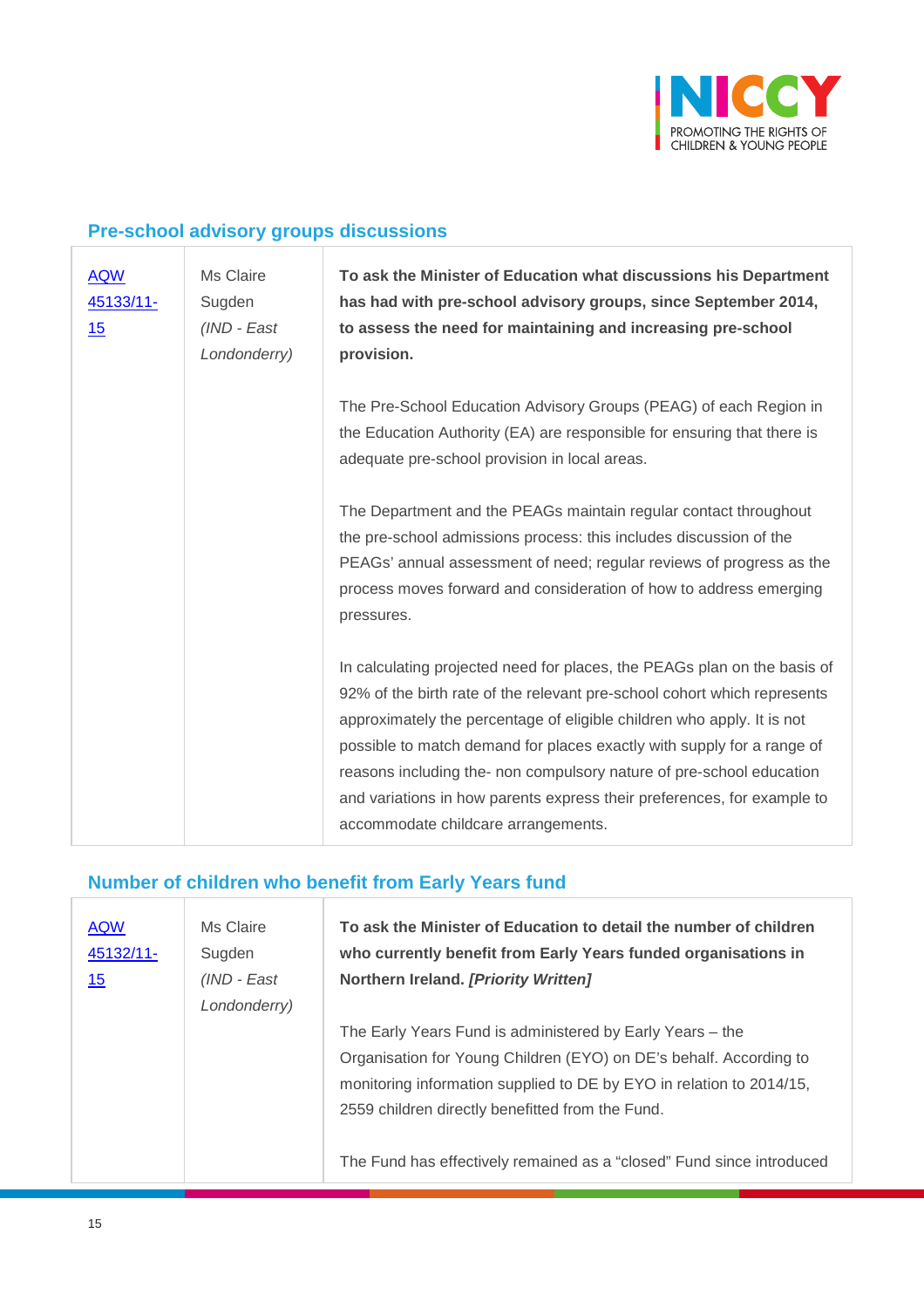

|  | by DHSSPS in 2004, to applicant groups that were in areas of greatest<br>need of support to become sustainable at that time, following the ending<br>of Peace II funding. Undoubtedly, therefore, there are equally deserving<br>children in the north that could benefit from such support. |
|--|----------------------------------------------------------------------------------------------------------------------------------------------------------------------------------------------------------------------------------------------------------------------------------------------|
|  | I will continue to review my budget to establish if a fund can continue.<br>However any such fund will have to be open to all, not just current<br>recipients and reflect the policy priorities of DE.                                                                                       |

## **Responsibility for early years provision**

| <b>AQW</b><br>45064/11-<br><u>15</u> | Ms Claire<br>Sugden<br>(IND - East<br>Londonderry) | To ask the Minister of Education for his assessment of the<br>fragmentation in responsibility for early years provision and<br>childcare across Departments and arms-length bodies.                                                                                                                                                                                                                                                                          |
|--------------------------------------|----------------------------------------------------|--------------------------------------------------------------------------------------------------------------------------------------------------------------------------------------------------------------------------------------------------------------------------------------------------------------------------------------------------------------------------------------------------------------------------------------------------------------|
|                                      |                                                    | The key issue for me is not necessarily the number of bodies with<br>responsibility in this area, rather the way in which they work together for<br>the benefit of children and young people.                                                                                                                                                                                                                                                                |
|                                      |                                                    | Within education, the creation of the Education Authority provides new<br>opportunity to streamline our delivery of education provision for younger<br>children and to work more closely with other departments and public<br>bodies.                                                                                                                                                                                                                        |
|                                      |                                                    | Across departments, the Delivering Social Change framework is also<br>providing a mechanism for effective cross-departmental working on<br>early interventions including early years.                                                                                                                                                                                                                                                                        |
|                                      |                                                    | In recognition of the benefits from aligning children's services more<br>closely with education, the Executive has also decided that, as part of<br>the wider programme of restructuring of departments here, a new<br>Department of Education will be established that will also have<br>responsibility for certain children's services. Work is ongoing to<br>determine the children's services that might transfer to the new<br>Department of Education. |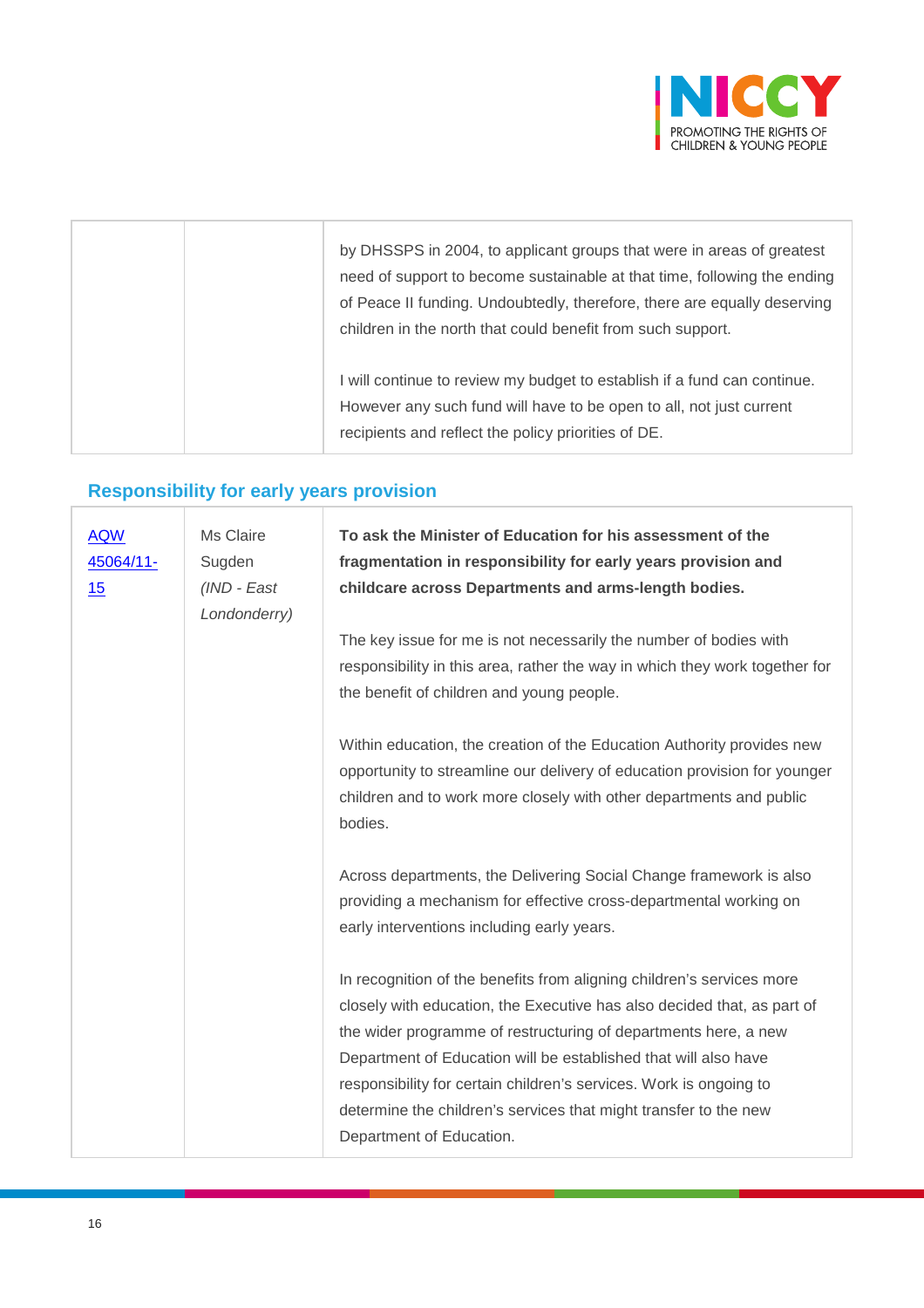

#### **Impacts of cuts to Early Years fund**

Ms Claire

#### [AQW](javascript:__doPostBack()  [45062/11-](javascript:__doPostBack() [15](javascript:__doPostBack()

**Sugden** *(IND - East Londonderry)* **To ask the Minister of Education how he will ensure that all children and families have equal opportunity to benefit from the school readiness and social pedagogy approaches of early years groups, who are facing closure due to cuts to his Department's Early Years fund.**

The Executive's Budget has been reduced by the Westminster Government by £1.5bn over the last five years. As a direct result of this reduction there is significantly reduced money to spend on frontline services such as Education. I have taken every action possible to protect Education funding and those frontline services within the Department of Education's (DE) remit, however, it is simply impossible to protect everything.

The Early Years Fund was intended to help sustain certain early childhood services in areas of greatest need which were facing difficulties when Peace II funding ended. The DFP Review of the Early Years Fund (2013) found that the Fund, which is administered by Early Years – the Organisation for Young Children, has effectively remained as a "closed" Fund since introduced by DHSSPS in 2004. It is therefore not equitable to allow it to continue in its current form as only currently funded groups can apply to receive support.

There are children equally deserving of support across the north who must also be allowed equal opportunity of access to support. It is essential that any funding is allocated in a fair and transparent manner to ensure that those who need it most can avail of it.

I have committed to review my budget to establish if a Fund can continue beyond 31st August, however, it is important that any new funding will be open to all applicants, not just current recipients and be aligned to the priorities of DE. If funding becomes available, this will be a priority for my Department.

Any new DE funding to support Early Years will be strategically aligned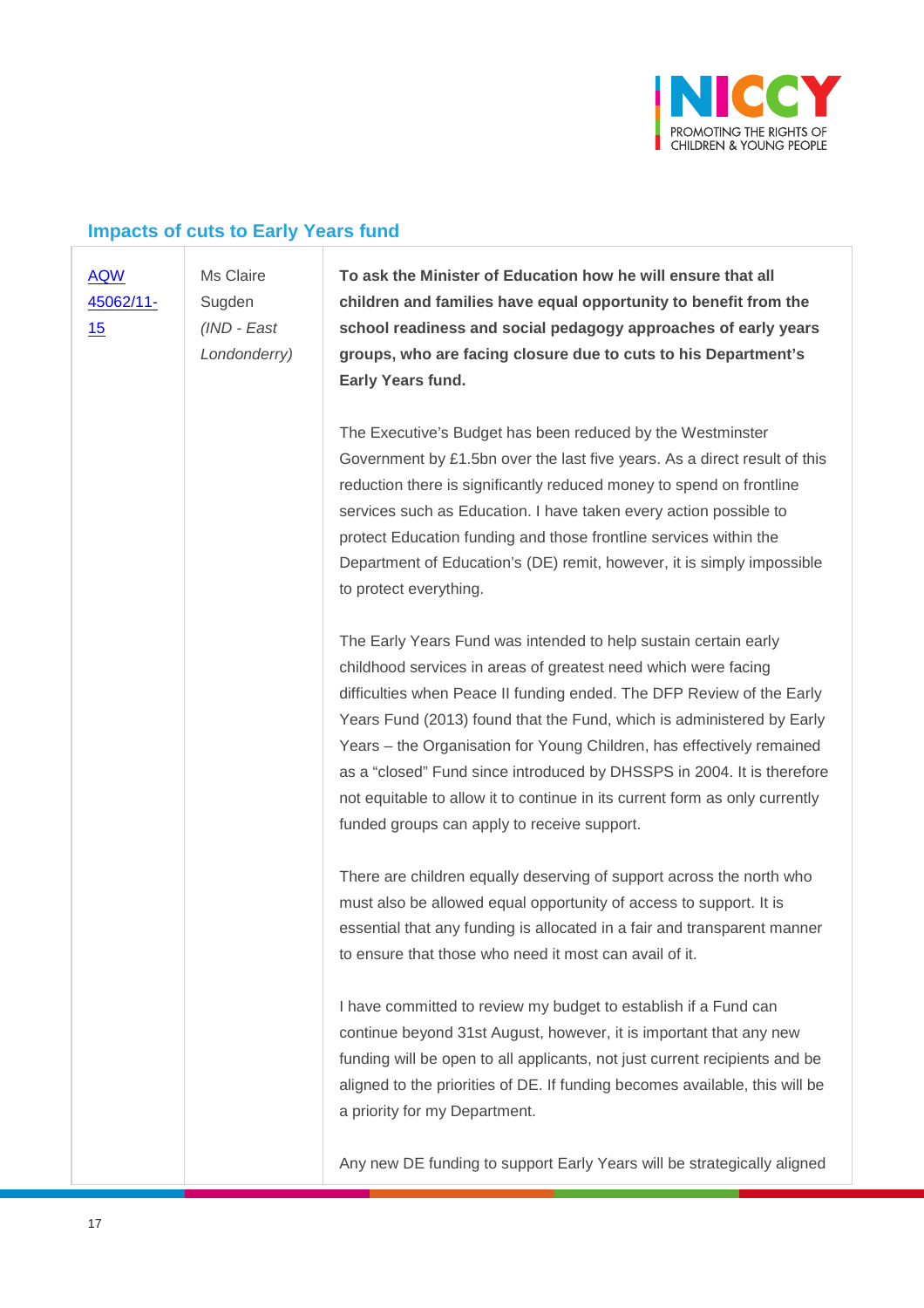

|  | to the Department's "Learning to Learn" (a framework for Early Years       |
|--|----------------------------------------------------------------------------|
|  | Education and Learning). Alignment will ensure improved outcomes for       |
|  | young children and their families and ensure high quality early learning   |
|  | experiences which lay important foundations for future learning and        |
|  | development.                                                               |
|  |                                                                            |
|  | I fully recognise the importance of Early Years education particularly for |
|  | our most disadvantaged of children which is why, despite the difficult     |
|  | budgetary position, I have committed over £216m toward Early Years         |
|  | education for 2015/16 to ensure that key services are protected as far     |
|  | as possible.                                                               |

#### **Effects of Early Years funding cuts**

[AQW](javascript:__doPostBack()  [45061/11-](javascript:__doPostBack() [15](javascript:__doPostBack() Ms Claire Sugden *(IND - East Londonderry)* **To ask the Minister of Education for his assessment of the ripple effects of the cuts to his Department's Early Years funding, in (i) allowing women to return to work and training; (ii) as a bridge to further funding to expand initial groups; (iii) in contributing to the social fabric of communities; and (iv) in providing early years education in isolated areas.**  The Early Years Fund is administered by Early Years – the Organisation for Young Children on DE's behalf. It was introduced by DHSSPS in 2004, to support certain early childhood services in areas of greatest need to become sustainable at that time, following the ending of Peace II funding. It was transferred to DE in November 2006 along with other Early Years policies. The purpose of the funding has remained since

transfer to DE.

The DFP review of the Early Years Fund (2013) indicated that DE should reassess its purpose against current key strategic drivers such as the Programme for Government (PfG), the Department's priorities, and the pressures that now exist across all Government funding. There are children equally deserving of support across the north who cannot benefit from the Fund in its current form and whose situation must also be considered. It is essential that any funding is allocated in a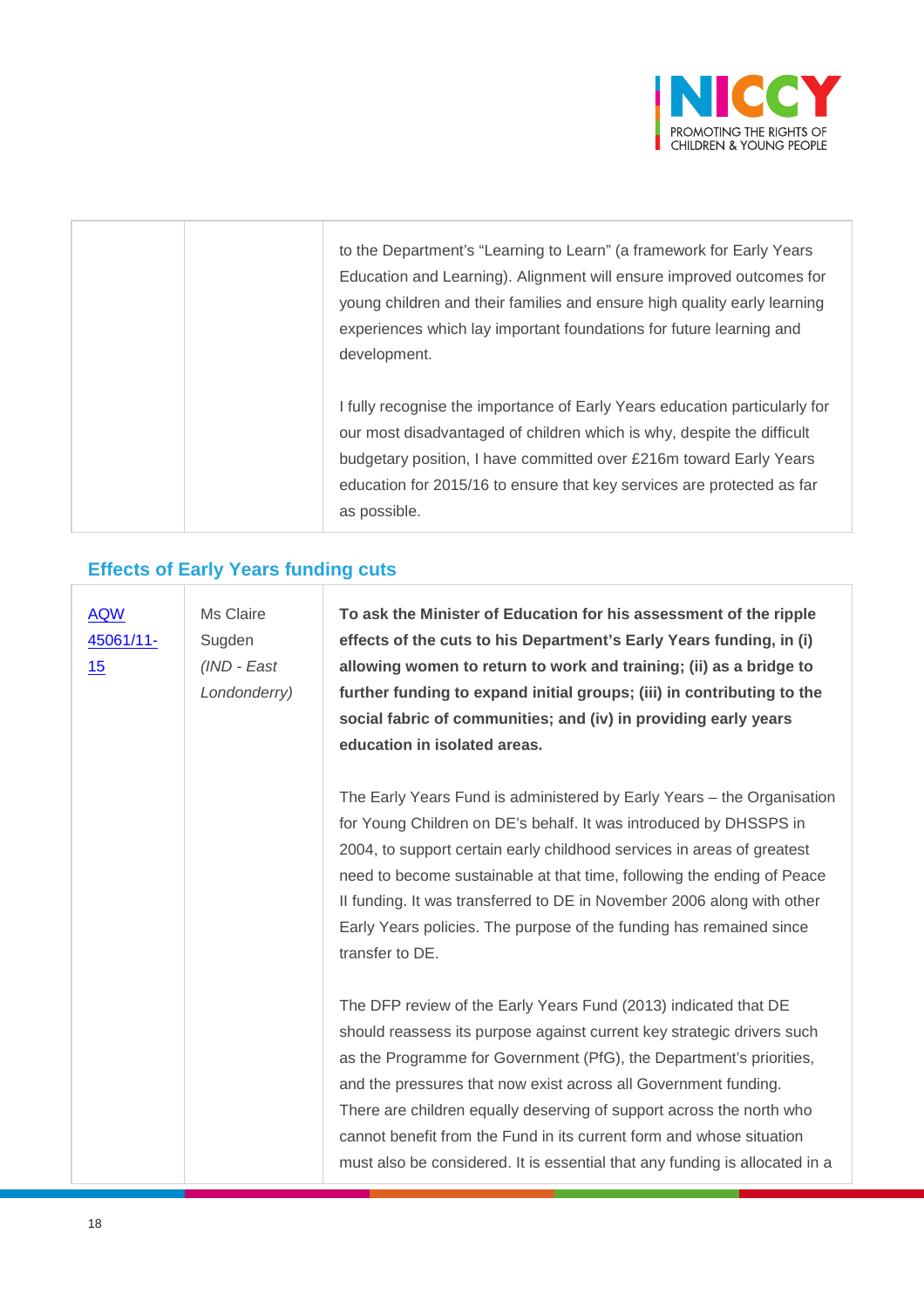

| fair and transparent manner to ensure that those who need it most can<br>avail of it.                                                                                                                                                                                                                                                                     |
|-----------------------------------------------------------------------------------------------------------------------------------------------------------------------------------------------------------------------------------------------------------------------------------------------------------------------------------------------------------|
| Any new funding will be open to all applicants, not just current recipients<br>and be strategically aligned to "Learning to Learn" (a framework for<br>Early Years Education and Learning). Alignment will ensure improved<br>outcomes for young children and their families. If funding becomes<br>available, this will be a priority for my Department. |
| I fully recognise the importance of Early Years education particularly for<br>our most disadvantaged of children which is why, despite the difficult<br>budgetary position, I have committed over £216m toward Early Years<br>education for 2015/16 to ensure that key services are protected as far<br>as possible.                                      |

# **Future service provision following cuts to Early Years Fund**

| <b>AQW</b><br>45060/11-<br><u>15</u> | Ms Claire<br>Sugden<br>(IND - East<br>Londonderry) | To ask the Minister of Education, following cuts to his<br>Department's Early Years fund, how he will ensure that groups will<br>be able to sustain a high quality early years services to vulnerable<br>children and families in areas of great need.                                                                                                                                                                                                        |
|--------------------------------------|----------------------------------------------------|---------------------------------------------------------------------------------------------------------------------------------------------------------------------------------------------------------------------------------------------------------------------------------------------------------------------------------------------------------------------------------------------------------------------------------------------------------------|
|                                      |                                                    | The Executive's Budget has been reduced by the Westminster<br>Government by £1.5bn over the last five years. As a direct result of this<br>reduction there is significantly reduced money to spend on frontline<br>services such as Education. I have taken every action possible to<br>protect Education funding and those frontline services within the<br>Department of Education's (DE) remit, however, it is simply impossible<br>to protect everything. |
|                                      |                                                    | The DFP Review of the Early Years Fund (2013) found that the Fund,<br>which is administered by Early Years – the Organisation for Young<br>Children, has effectively remained as a "closed" Fund since introduced<br>by DHSSPS in 2004, to applicant groups that were in areas of greatest<br>need of support to become sustainable at that time, following the ending<br>of Peace II funding. It is therefore not equitable to allow it to continue in       |

 $\begin{array}{c} \hline \end{array}$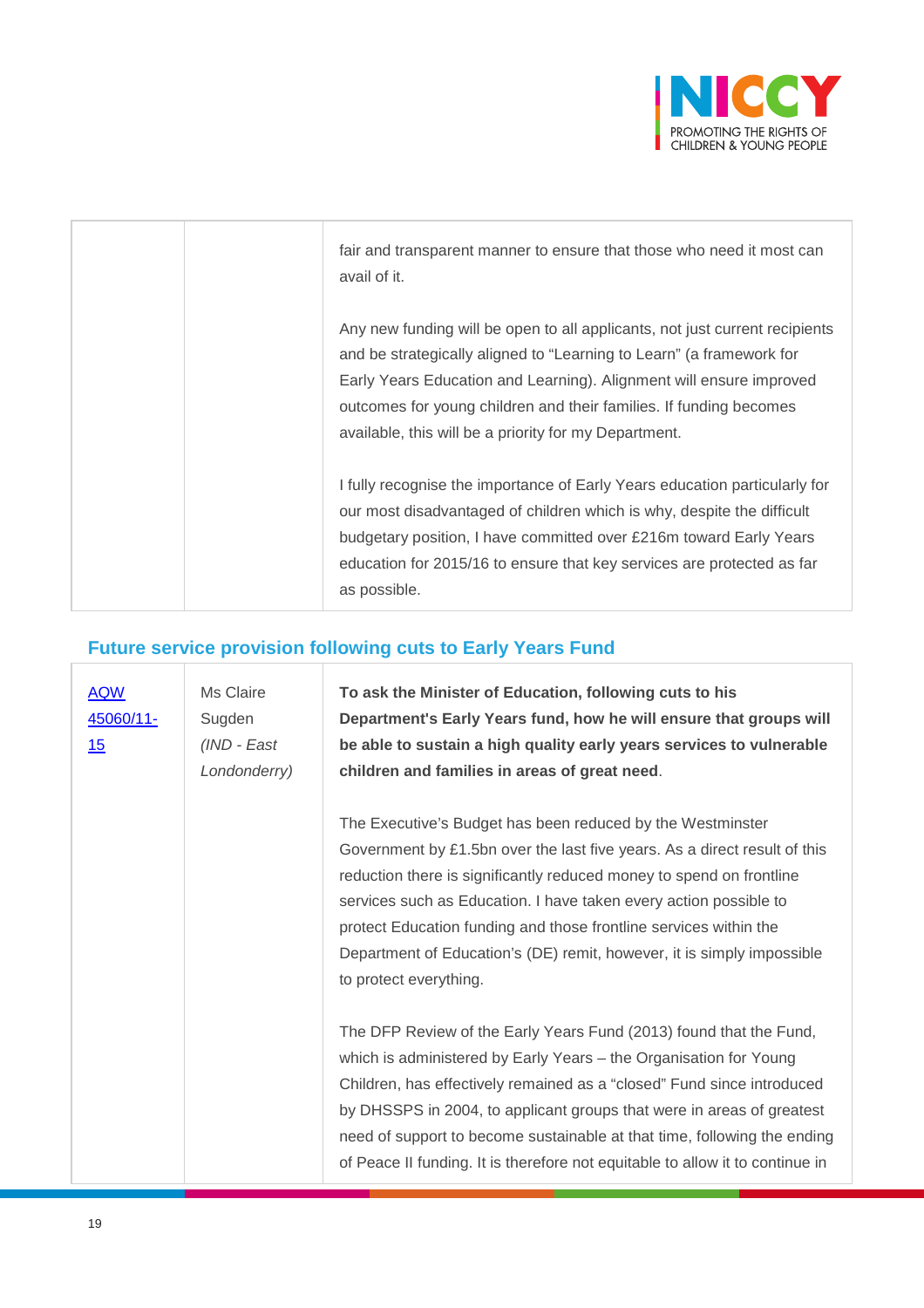

| its current form as only currently funded groups can apply to receive<br>support.                                                                                                                                                                                                                                                                                                                         |
|-----------------------------------------------------------------------------------------------------------------------------------------------------------------------------------------------------------------------------------------------------------------------------------------------------------------------------------------------------------------------------------------------------------|
| I fully recognise the importance of Early Years education particularly for<br>our most disadvantaged of children which is why, despite the difficult<br>budgetary position, I have committed over £216m toward Early Years<br>education for 2015/16 to ensure that key services are protected as far<br>as possible.                                                                                      |
| I have committed to review my budget to establish if a Fund can<br>continue beyond 31st August, however, it is important that any new<br>funding will be open to all applicants, not just current recipients and be<br>aligned to the priorities of DE. If funding becomes available, this will be<br>a priority for my Department.                                                                       |
| Any new DE funding to support Early Years will be strategically aligned<br>to the Department's "Learning to Learn" (a framework for Early Years<br>Education and Learning). Alignment will ensure improved outcomes for<br>young children and their families and DE will ensure that all funded<br>Early Years services are subject to a thorough inspection process to<br>maintain quality of provision. |

## **Allocation of pre-school places**

| <b>AQW</b><br>45056/11-<br>15 | Mr Jim<br>Allister<br>$(TUV -$<br>North<br>Antrim) | To ask the Minister of Education what assessment he has made of his<br>policy of prioritising pre-school places in favour of socially<br>disadvantaged children denying such children and others not<br>determined as socially disadvantaged the opportunity to mix and learn<br>together, with resulting deficit to both.                                                  |
|-------------------------------|----------------------------------------------------|-----------------------------------------------------------------------------------------------------------------------------------------------------------------------------------------------------------------------------------------------------------------------------------------------------------------------------------------------------------------------------|
|                               |                                                    | Priority is given to children from socially disadvantaged circumstances in the<br>pre-school admissions process because research has shown that they<br>experience more difficulty at school than other children: this is part of wider<br>efforts to tackle educational underachievement.<br>Prioritising children from socially disadvantaged circumstances does not deny |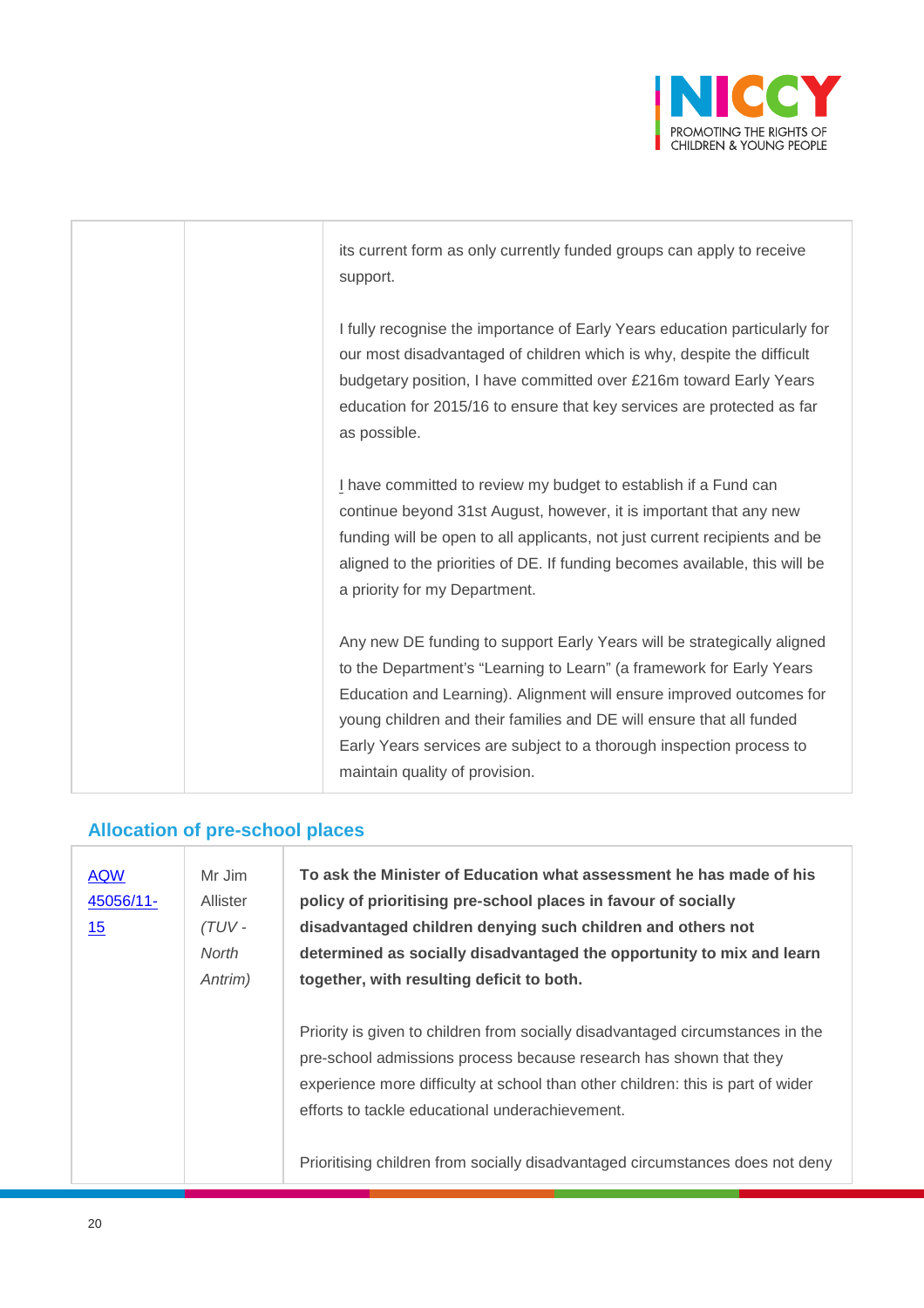

| children the opportunity to mix in a pre-school setting. For 2014/15 pre-<br>school admissions, approximately 25% of children were given priority on this<br>criterion.                                                                                                                                                                                                                                                                                                     |
|-----------------------------------------------------------------------------------------------------------------------------------------------------------------------------------------------------------------------------------------------------------------------------------------------------------------------------------------------------------------------------------------------------------------------------------------------------------------------------|
| The Pre-school Education Programme provides a rich variety of challenging<br>play activities and other experiences in a stimulating environment for children<br>from all social and community backgrounds.                                                                                                                                                                                                                                                                  |
| Learning to Learn – a Framework for Early Years Education and Learning<br>includes an action to implement remaining actions from the Review of Pre-<br>School admissions including one to examine the definition of socially<br>disadvantaged circumstances with a view to reflecting changes to the<br>benefits system especially relating to low paid working parents.<br>Proposals for the way forward will be informed by any changes resulting<br>from Welfare Reform. |

## **Department of Education budget cuts**

| <b>AQW</b><br><u>45003/11-</u><br>15 | Mr Jim<br>Allister<br>(TUV-<br>North | To ask the Minister of Education what is the scale of cuts, in both actual<br>and percentage terms, being implemented in his Department's budget in<br>2015/16, specifying the level of cut in each programme.                                                                                                                                                                                                                                        |
|--------------------------------------|--------------------------------------|-------------------------------------------------------------------------------------------------------------------------------------------------------------------------------------------------------------------------------------------------------------------------------------------------------------------------------------------------------------------------------------------------------------------------------------------------------|
|                                      | Antrim)                              | The Executive's Budget has been reduced by the Westminster Government by<br>£1.5bn over the last five years. As a direct result of this reduction there is<br>significantly reduced money to spend on frontline services such as Education. I<br>have taken every action possible to protect Education funding and those<br>frontline services within the Department of Education's remit. However, it is<br>simply impossible to protect everything. |
|                                      |                                      | Details of the information you have requested regarding cuts to my<br>Department's budget are contained within my 2015-16 Savings Delivery Plan<br>which has been published on my Department's website at www.deni.gov.uk<br>and can be found via the link below:<br>http://www.deni.gov.uk/microsoft_word_-_final_budget_2015-<br>16<br>savings_delivery_plan.pdf                                                                                    |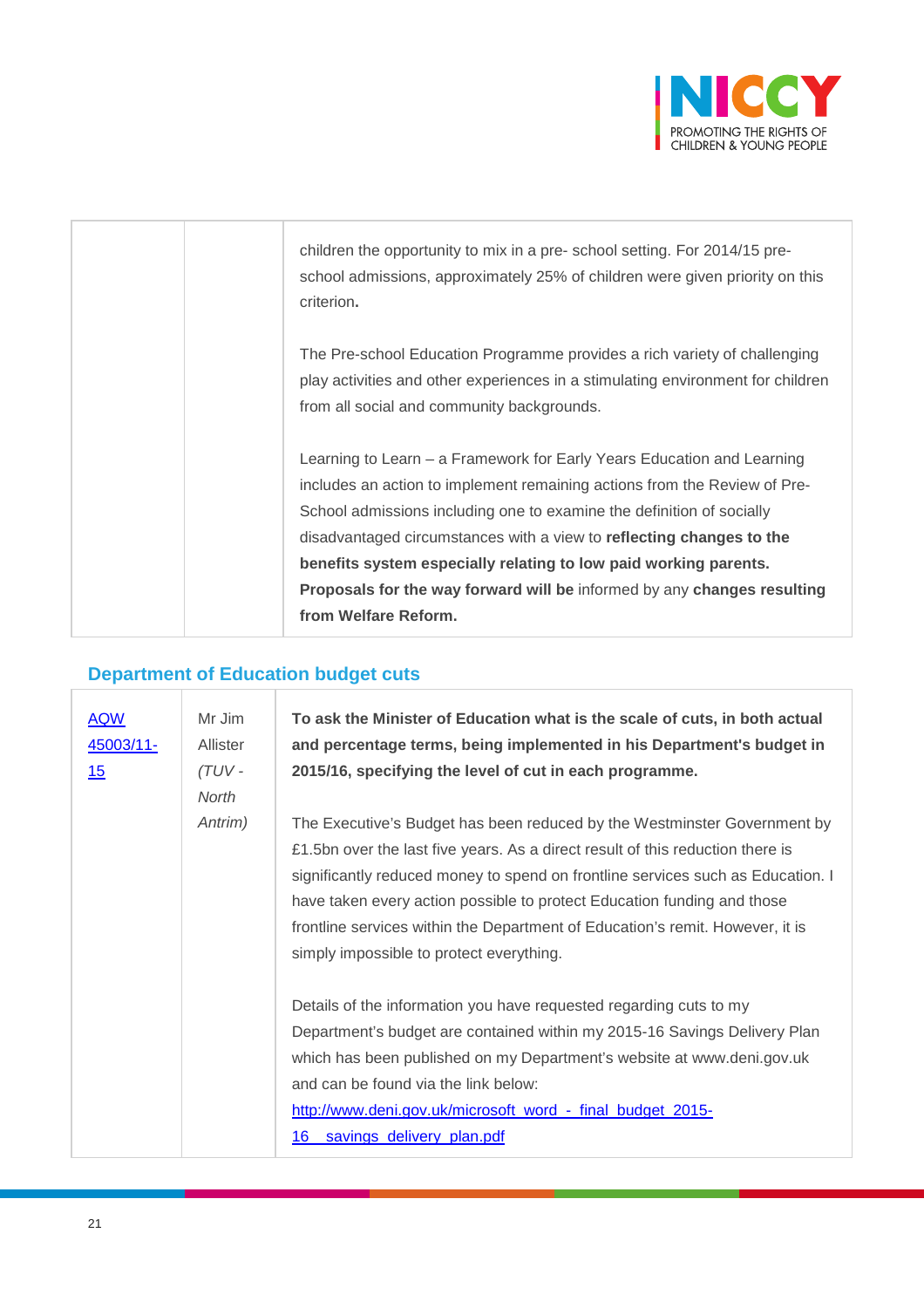

#### **Timeline for changes to the Youth Council**

| <b>AQW</b><br>44948/11- | <b>Miss</b><br><b>Michelle</b> | To ask the Minister of Education to outline the anticipated timetable<br>for change to the Youth Council following the conclusion of the |
|-------------------------|--------------------------------|------------------------------------------------------------------------------------------------------------------------------------------|
| 15                      | <b>McIlveen</b><br>$(DUP -$    | current consultation.                                                                                                                    |
|                         |                                |                                                                                                                                          |
|                         | Strangford)                    | Following the conclusion of the current consultation on proposals for the                                                                |
|                         |                                | future of the Youth Council on 12 June, I will consider the responses                                                                    |
|                         |                                | received to inform the final decision on the future of the Youth Council.                                                                |
|                         |                                | Any change in approach would require primary legislation to repeal the                                                                   |
|                         |                                | Youth Service (NI) Order which would be subject to the legislative process                                                               |
|                         |                                | within the Assembly.                                                                                                                     |

## **Update on publication of guidance on flexibility in school starting age**

| <b>AQW</b><br>44944/11-15 | Miss Michelle<br><b>McIlveen</b><br>$(DUP -$ | To ask the Minister of Education when he will publish guidance<br>on flexibility in the school starting age.                                                                                |
|---------------------------|----------------------------------------------|---------------------------------------------------------------------------------------------------------------------------------------------------------------------------------------------|
|                           | Strangford)                                  | I have asked for the Education Authority (EA) to bring forward<br>guidance on this issue. My officials have not yet agreed timescales<br>with the EA but will do so as soon as practicable. |

#### **Impact of cuts on early years specialists**

| <b>AQW</b><br>44939/11-<br>15 | Ms Claire<br>Sugden<br>(IND - East<br>Londonderry) | To ask the Minister of Education for his assessment of how cuts to<br>the Early Years Fund will impact on Early Years Specialists; and to<br>detail the number of Early Years Specialist positions which will be<br>threatened.                                                                                                                                                                                                                              |
|-------------------------------|----------------------------------------------------|--------------------------------------------------------------------------------------------------------------------------------------------------------------------------------------------------------------------------------------------------------------------------------------------------------------------------------------------------------------------------------------------------------------------------------------------------------------|
|                               |                                                    | The Executive's Budget has been reduced by the Westminster<br>Government by £1.5bn over the last five years. As a direct result of this<br>reduction there is significantly reduced money to spend on frontline<br>services provided by the Department of Education (DE). I have taken<br>every action possible to protect Education funding and those frontline<br>services within the DE remit. However, it is simply impossible to protect<br>everything. |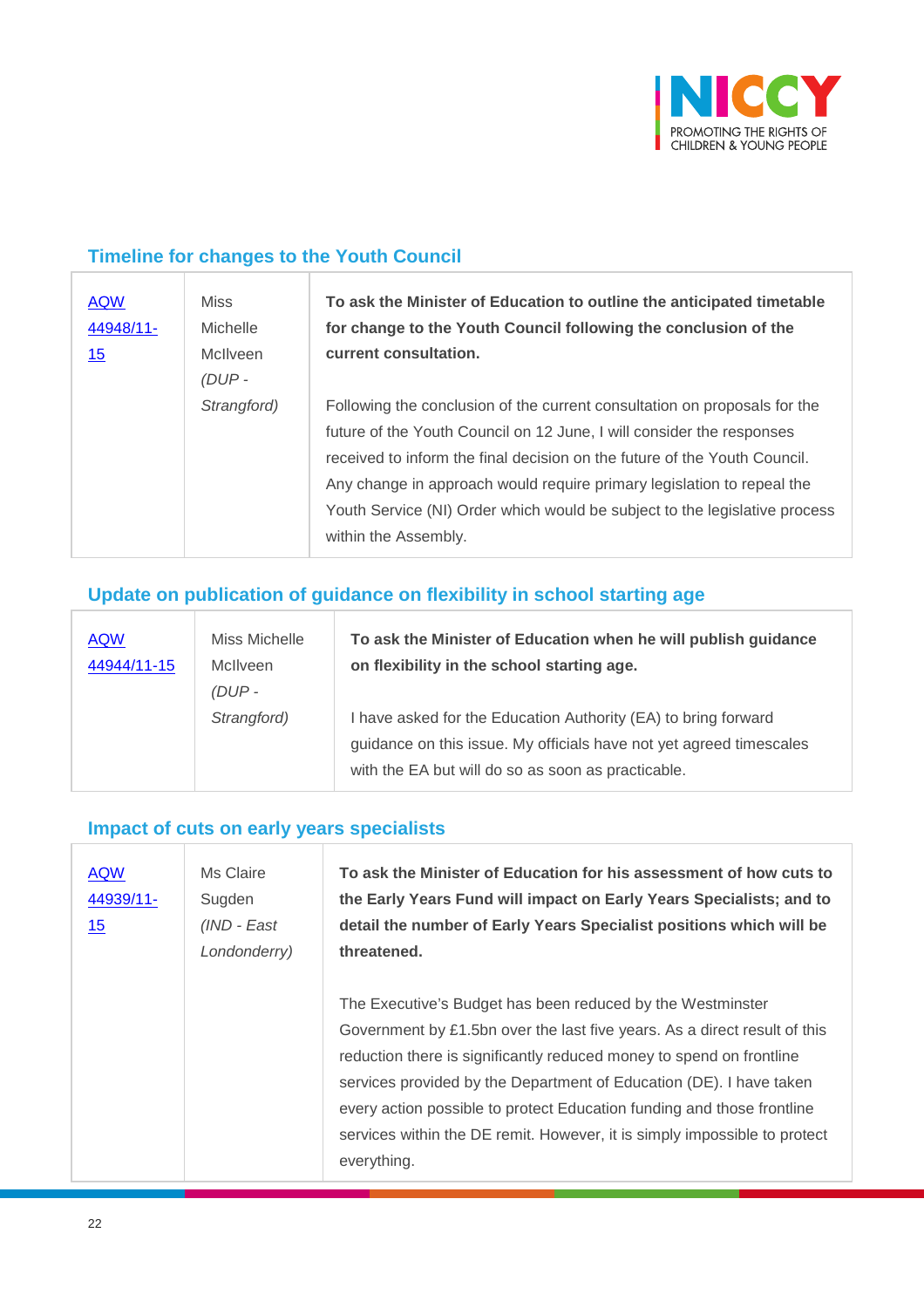

My Department's 2015-16 budget consultation process invited all stakeholders within the Education sector to express their views on the 2015-16 Budget for Education. Over 23,000 responses to the consultation were received, which provided me with a significant basis of evidence to inform my final 2015-16 Budget spending plans. At Final Budget stage my Department was facing a £97.6m 2015-16 funding gap and to mitigate the risk that insufficient savings would be realised, additional savings were identified which included the £2m budget reduction to the Early Years Fund (EYF). At this stage it was not possible to engage further with stakeholders.

I have endeavoured to minimise the impact of the reductions as far as possible and so I have ensured that funding is available in 2015/16 to enable all 153 recipients of the EYF to receive continued support to the end of the current academic year (i.e. 31 August 2015).

The EYF includes a contribution to Early Years – the Organisation for Young Children (EYO) towards their Early Years Specialist (EYS) team. This contribution is also extended to August 2015.

Specialist Early Years support can be provided by a qualified teacher with specific experience or a suitably qualified and experienced specialist in Early Years provision. EYSs may be self employed and work independently, or be employed by an organisation, or the group in which they provide support. EYSs are not required to register therefore there is no central list containing either the total number of those persons providing such support or within particular areas in the north. In 2014/15 EYO received £235,000 as a contribution towards the EYS programme which they offer to the pre-school sector. EYO is the only organisation which receives support from the EYF for EYS support. Undoubtedly, however (as with the main Fund allocations) there are groups which are equally as deserving of financial support for EYS provision across the north.

Although the contribution towards the EYS programme in EYO from the Fund may not be available after August, it should be noted that pre-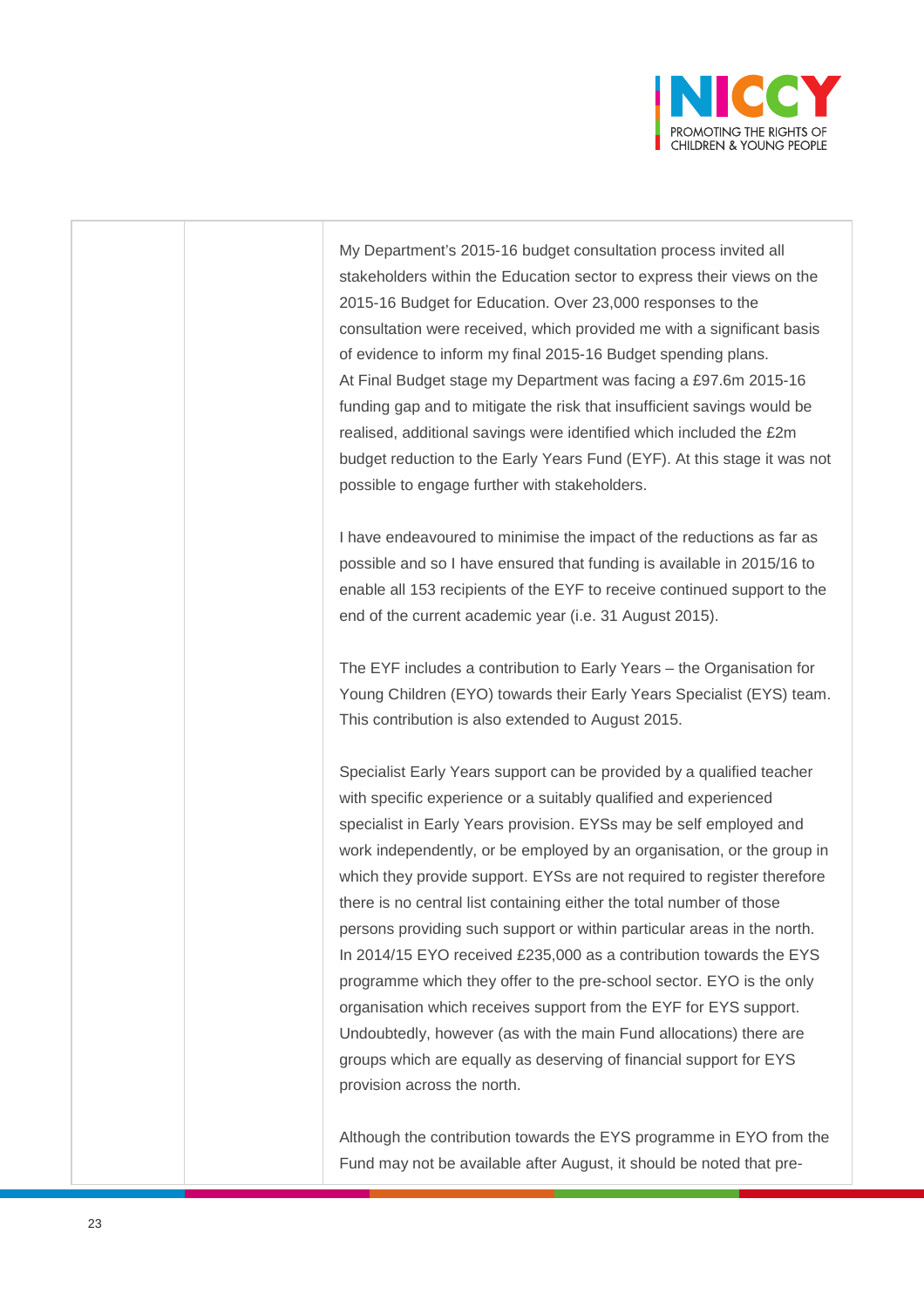

| school groups are free, as has always been the case, to choose from<br>where they source their EYS support, or fulfil the function themselves, if<br>they have suitably qualified staff to do so.                                                                                                                                       |
|-----------------------------------------------------------------------------------------------------------------------------------------------------------------------------------------------------------------------------------------------------------------------------------------------------------------------------------------|
| Voluntary and private settings providing funded places within the Pre-<br>School Education Programme (PSEP) are required to have support (at<br>least five hours per month) from an EYS.                                                                                                                                                |
| I have allocated sufficient funding to the Education Authority to meet the<br>projected need for pre-school places for children in their final pre-school<br>year. The cost of employing the EYS is included within the PSEP<br>funding, currently £1801 per child per year.                                                            |
| I fully recognise the importance of Early Years education particularly for<br>our most disadvantaged of children which is why, despite the difficult<br>budgetary position, I have committed over £216m toward Early Years<br>education for 2015/16 to ensure that key services are protected as far<br>as possible.                    |
| I will continue to review my budget to establish if a fund can continue<br>beyond 31 August 2015. However any such fund will have to be open to<br>all applicants, not just current recipients and reflect the policy priorities<br>of DE. If additional money becomes available, this funding will be a<br>priority for my Department. |

#### **Consultation with stakeholders before announcement of Early Years Fund cuts**

| <b>AQW</b><br>44937/11-<br>15 | Ms Claire<br>Sugden<br>(IND - East<br>Londonderry) | To ask the Minister of Education, pursuant to AQW 44266/11-15, to<br>detail all relevant stakeholders who were consulted, specifically in<br>regards to cuts to the Early Years Fund, prior to his Department's<br>announcement.                                                     |
|-------------------------------|----------------------------------------------------|--------------------------------------------------------------------------------------------------------------------------------------------------------------------------------------------------------------------------------------------------------------------------------------|
|                               |                                                    | The Executive's Budget has been reduced by the Westminster<br>Government by £1.5bn over the last five years. As a direct result of this<br>reduction there is significantly reduced money to spend on frontline<br>services such as Education. I have taken every action possible to |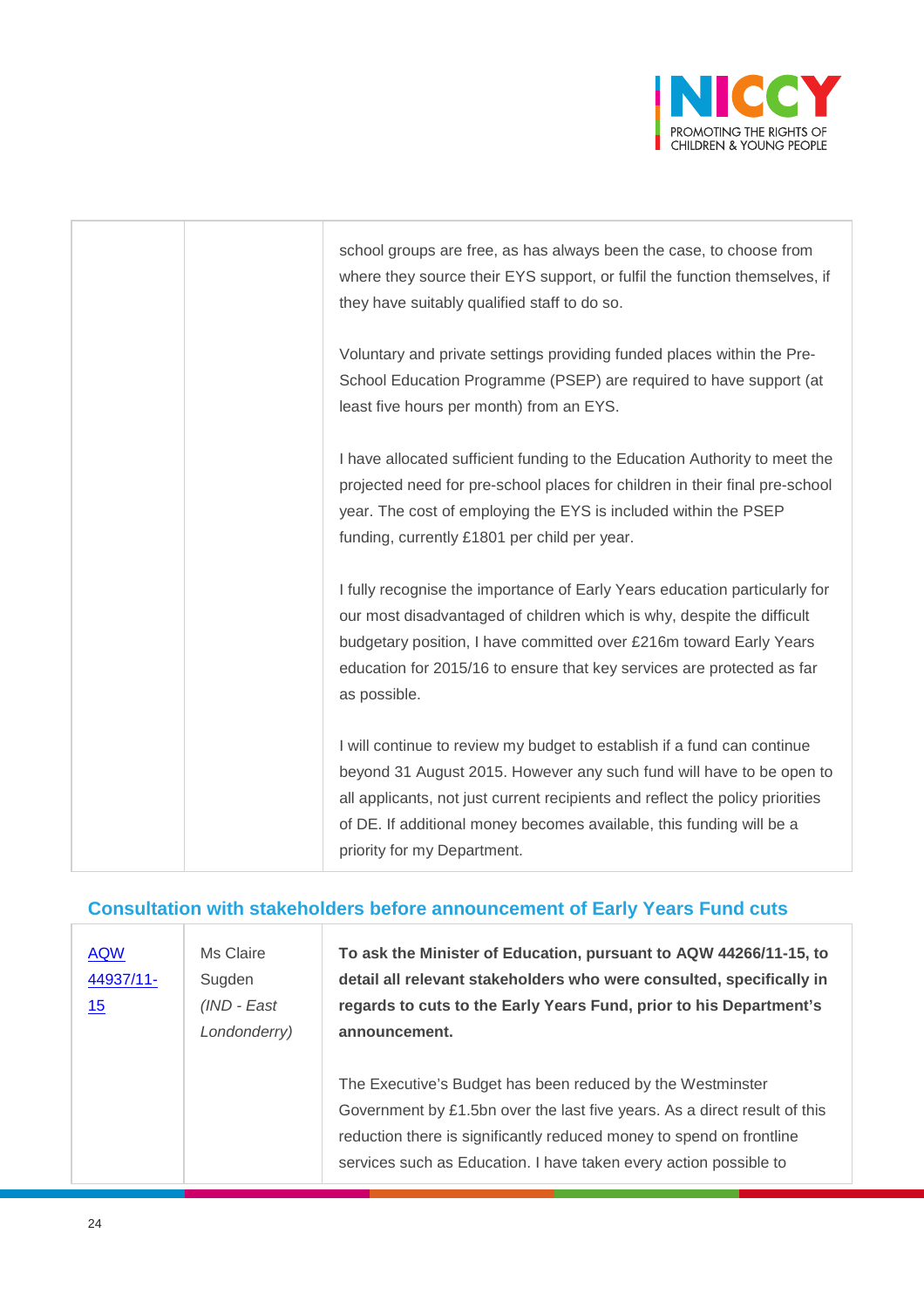

protect Education funding and those frontline services within the Department of Education's (DE) remit, however, it is simply impossible to protect everything.

As mentioned previously, my Department's 2015-16 budget consultation process invited all stakeholders within the Education sector to express their views on the 2015-16 Budget for Education. Over 23,000 responses to the consultation were received, which provided me with a significant basis of evidence to inform my final 2015-16 Budget spending plans.

**At Final Budget stage my Department was facing a £97.6m 2015-16 funding gap and to mitigate the risk that insufficient savings would be realised, additional savings were identified which included the £2m budget reduction to the Early Years Fund.**

The DFP Review of the Fund (2013) found that the Early Years Fund, which is administered by Early Years – the Organisation for Young Children, has effectively remained as a "closed" Fund since introduced by DHSSPS in 2004, to applicant groups that were in areas of greatest need of support to become sustainable at that time, following the ending of Peace II funding. It is therefore not equitable to allow it to continue in its current form as there undoubtedly are other children equally deserving of support across the north.

I will continue to review my budget to establish if a fund can continue beyond 31 August 2015. However any such fund will have to be open to all applicants, not just current recipients and reflect the policy priorities of DE. If additional money becomes available, this funding will be a priority for my Department.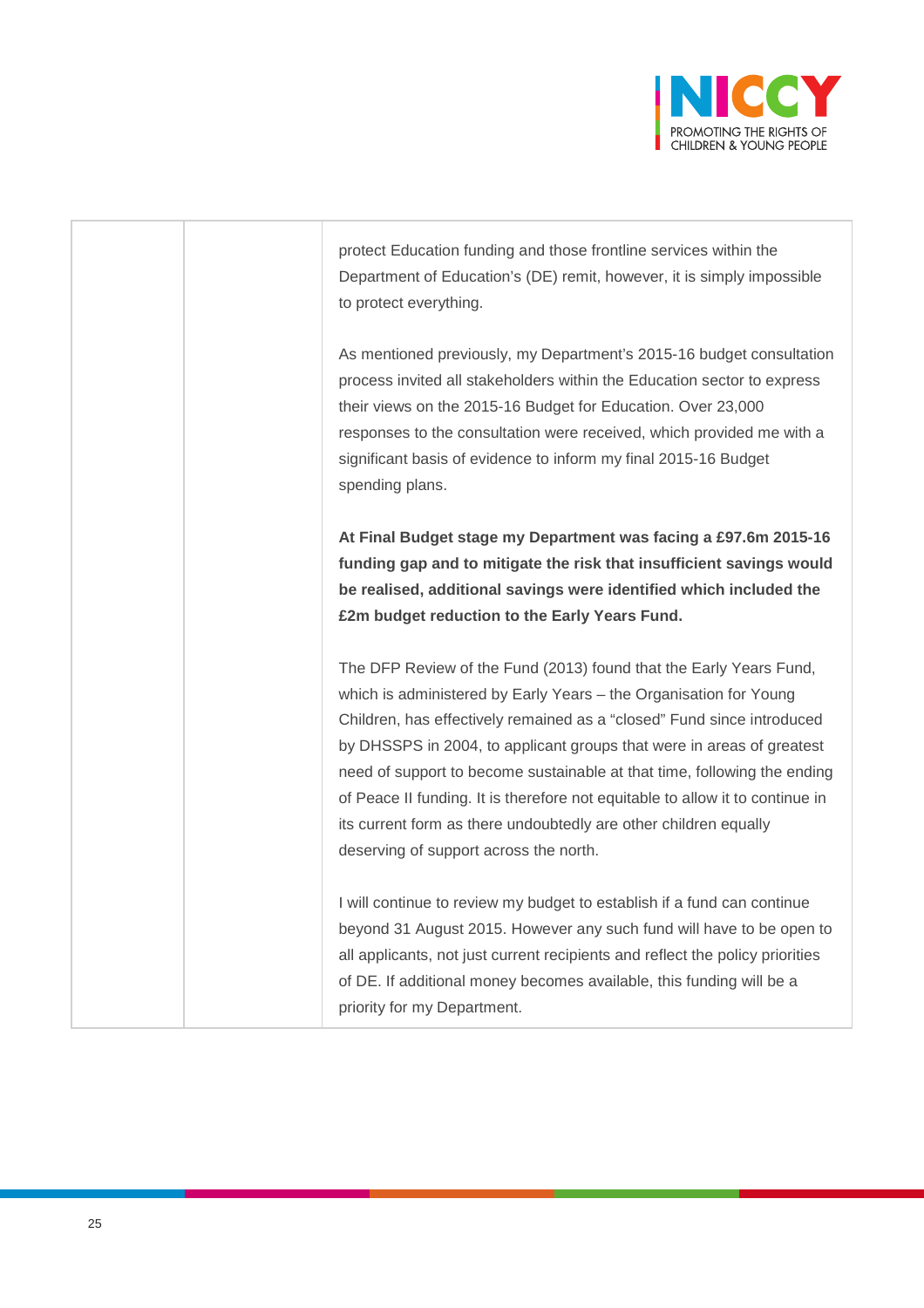

## **Looked after children staffing and funding**

| <b>AQW</b><br>44934/11-<br>15 | <b>Miss</b><br>Michelle<br>McIlveen<br>$(DUP -$<br>Strangford) | To ask the Minister of Education to list the current staffing teams in<br>each Education Authority Region for Looked After Children,<br>including associated costs; and to detail how these teams will be<br>funded in 2015/16. |
|-------------------------------|----------------------------------------------------------------|---------------------------------------------------------------------------------------------------------------------------------------------------------------------------------------------------------------------------------|
|                               |                                                                | The Interim Chief Executive of the Education Authority has provided the                                                                                                                                                         |
|                               |                                                                | following information in relation to staffing teams for Looked After Children                                                                                                                                                   |
|                               |                                                                | (LAC) in each region.                                                                                                                                                                                                           |
|                               |                                                                | Belfast RegionNumber Cost (£)                                                                                                                                                                                                   |
|                               |                                                                | <b>LAC Education Welfare Officer2</b>                                                                                                                                                                                           |
|                               |                                                                | <b>LAC Youth Worker1</b>                                                                                                                                                                                                        |
|                               |                                                                | <b>LAC Support Teacher1</b>                                                                                                                                                                                                     |
|                               |                                                                | LAC Education Project Worker1 (fully funded by Belfast Health and Social                                                                                                                                                        |
|                               |                                                                | Care Trust (BHSCT))                                                                                                                                                                                                             |
|                               |                                                                | 127,512                                                                                                                                                                                                                         |
|                               |                                                                | South Eastern Region Number Cost (£)                                                                                                                                                                                            |
|                               |                                                                | Senior Education Welfare Officer1                                                                                                                                                                                               |
|                               |                                                                | <b>Education Welfare Officer1</b>                                                                                                                                                                                               |
|                               |                                                                | <b>Clerical Officer1</b>                                                                                                                                                                                                        |
|                               |                                                                | <b>LAC Support Teacher1</b>                                                                                                                                                                                                     |
|                               |                                                                | LAC Support Teacher1 (fully funded South Eastern Health and Social Care<br>Trust (SEHSCT))                                                                                                                                      |
|                               |                                                                | 134,000                                                                                                                                                                                                                         |
|                               |                                                                | <b>Southern RegionNumberCost (£)</b>                                                                                                                                                                                            |
|                               |                                                                | Adviser1 (proportion of salary contribution)                                                                                                                                                                                    |
|                               |                                                                | Senior Teacher ETA 1 (additional points)                                                                                                                                                                                        |
|                               |                                                                | Assistant Advisory Officers3 (proportion of salary contribution)                                                                                                                                                                |
|                               |                                                                | Teachers ETA2 (proportion of salary contribution)                                                                                                                                                                               |
|                               |                                                                | Youth Worker1 (part-time proportion of costs)                                                                                                                                                                                   |
|                               |                                                                | <b>Substitute Teacher Costs</b>                                                                                                                                                                                                 |
|                               |                                                                | Senior Clerical Officer1 (proportion of salary contribution)                                                                                                                                                                    |
|                               |                                                                | 269,161                                                                                                                                                                                                                         |
|                               |                                                                | <b>North Eastern RegionNumber Cost (£)</b>                                                                                                                                                                                      |
|                               |                                                                | Senior Education Welfare Officer1                                                                                                                                                                                               |
|                               |                                                                | Education Welfare Officers3 (full-time)                                                                                                                                                                                         |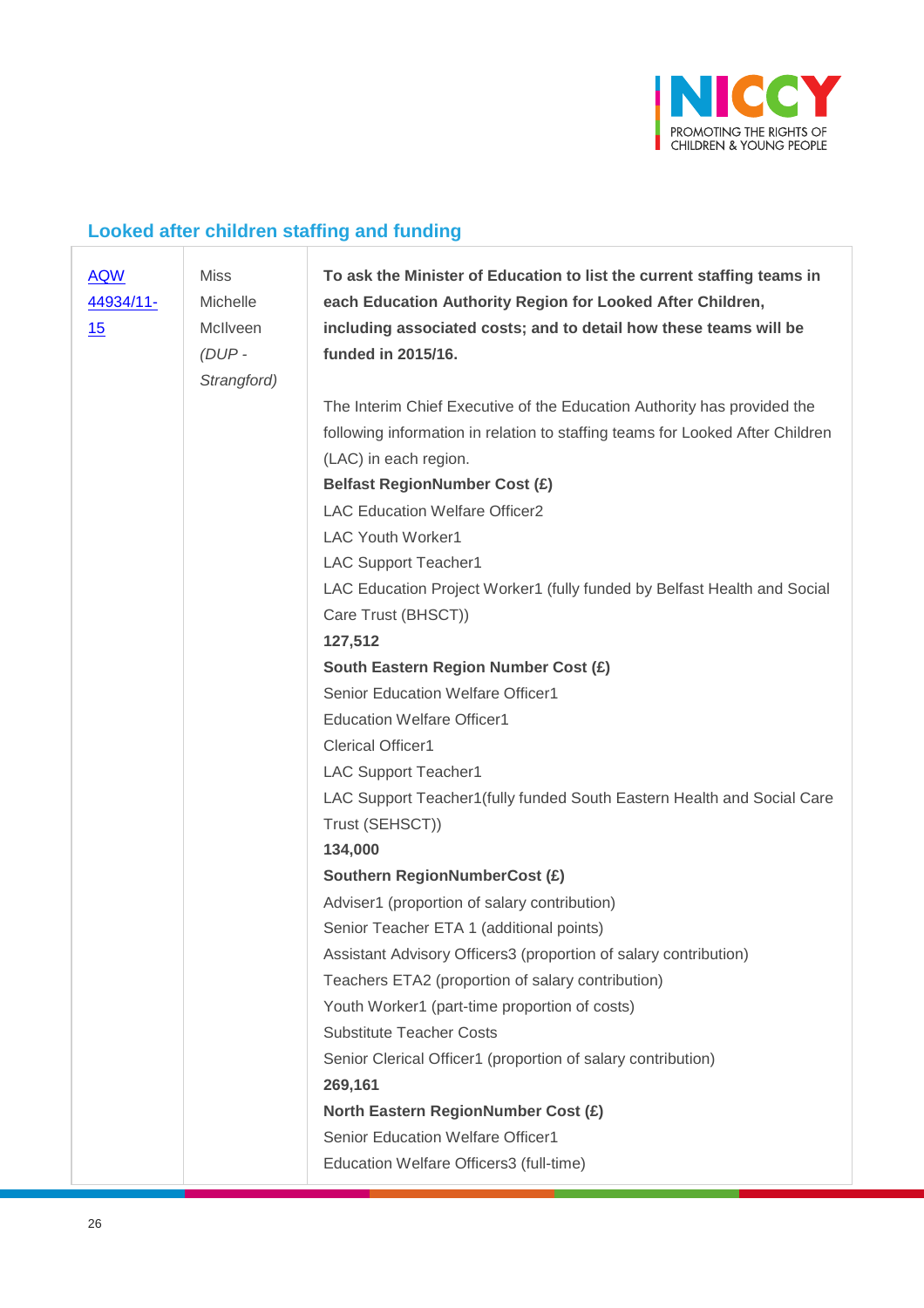

| Education Welfare Officers2 (part-time)<br>Education Psychologist1 day per week<br>259,000<br><b>Western Region NumberCost (£)</b><br>Adviser 1 (proportion of salary contribution)<br>1 Assistant Advisory Officer 1 (proportion of salary contribution)<br>2 Education Support Workers (part time) 2<br>Youth Worker (part time)1<br>1 Clerical Support(2.5days) 1                                        |
|-------------------------------------------------------------------------------------------------------------------------------------------------------------------------------------------------------------------------------------------------------------------------------------------------------------------------------------------------------------------------------------------------------------|
| £232,784<br>My Department has provided £380k earmarked funding to the Education<br>Authority towards Looked after Children Teams in the current financial<br>year. The decision on how support for Looked After Children will be<br>delivered and funded in each Region rests with the Interim Chief<br>Executive of the Education Authority. I understand that the detail of this is<br>not yet finalised. |

## **Clinicians trained to diagnose autism in each Health Trust area**

| <b>AQW</b><br>45464/11-<br>15 | Mr Jim<br>Allister<br>(TUV-<br><b>North</b><br>Antrim) | To ask the Minister of Health, Social Services and Public Safety how<br>many clinicians are trained to diagnose autism in each Health Trust and<br>Social Care Trust; and whether this is sufficient to meet demand.<br>The number of clinicians trained to diagnose autism in each Health and Social<br>Care Trust is detailed in the table below. These posts cover both Diagnosis<br>and Intervention Services. |                |                                                 |
|-------------------------------|--------------------------------------------------------|--------------------------------------------------------------------------------------------------------------------------------------------------------------------------------------------------------------------------------------------------------------------------------------------------------------------------------------------------------------------------------------------------------------------|----------------|-------------------------------------------------|
|                               |                                                        |                                                                                                                                                                                                                                                                                                                                                                                                                    | <b>TRUST</b>   | <b>NO OF TRAINED</b><br><b>CLINICIANS (WTE)</b> |
|                               |                                                        |                                                                                                                                                                                                                                                                                                                                                                                                                    | <b>Belfast</b> | 11                                              |
|                               |                                                        |                                                                                                                                                                                                                                                                                                                                                                                                                    | Northern       | 11                                              |
|                               |                                                        |                                                                                                                                                                                                                                                                                                                                                                                                                    | South Eastern  | 9                                               |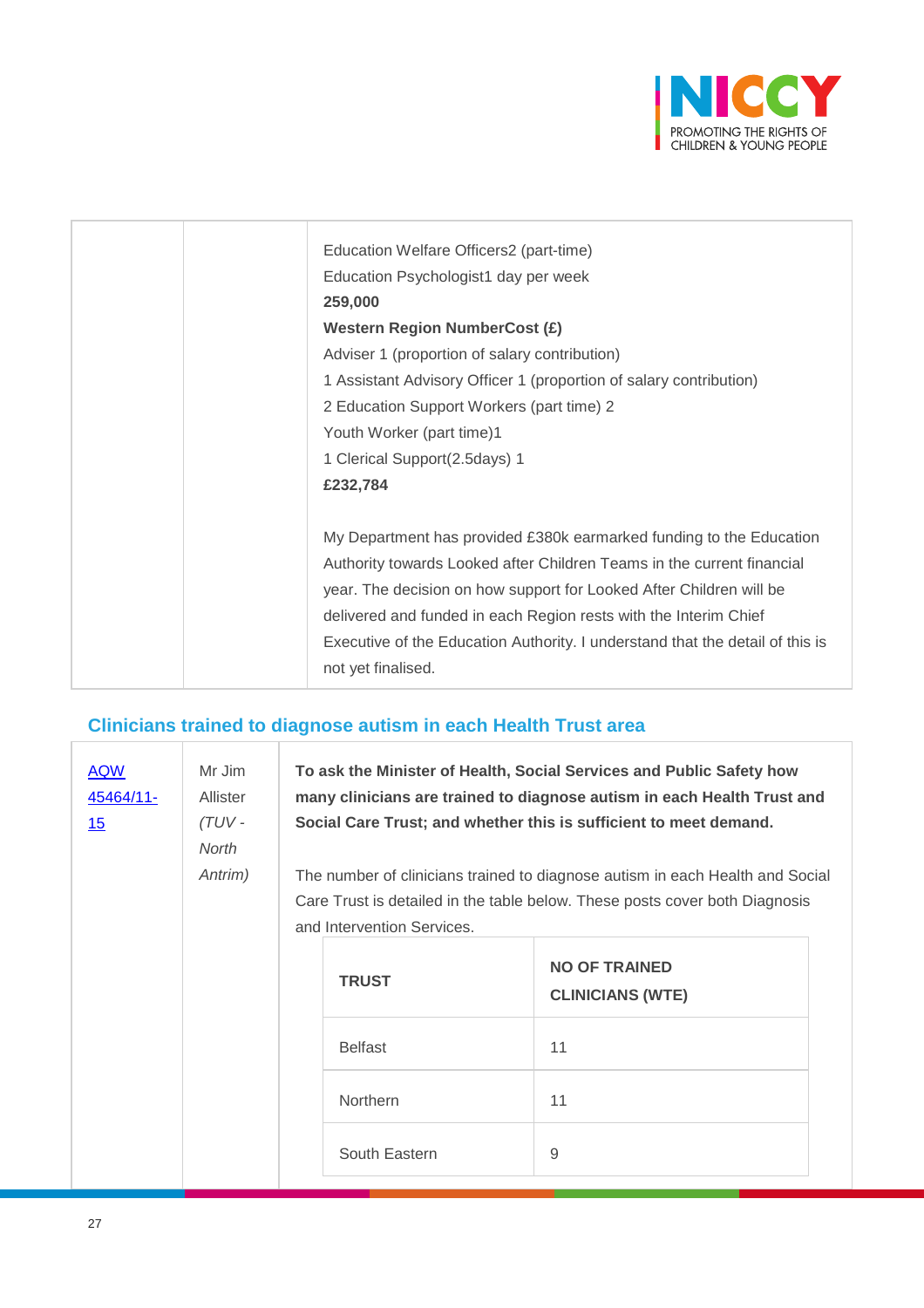

| Southern                                                                     | 23                                                                               |  |
|------------------------------------------------------------------------------|----------------------------------------------------------------------------------|--|
| Western                                                                      | 14                                                                               |  |
| <b>TOTAL</b>                                                                 | 68                                                                               |  |
| Childrens ASD Services (HSC Board)                                           |                                                                                  |  |
|                                                                              | The current number of clinicians trained to diagnose autism is not sufficient to |  |
| meet overall demand. Given the significant increase in demand, additional    |                                                                                  |  |
| Clinical Staff would be required to provide assessments or follow on care in |                                                                                  |  |
|                                                                              | line with the 13 week standard. However, given the current financial             |  |
|                                                                              | constraints no further investment has been identified to meet this need at       |  |
| present.                                                                     |                                                                                  |  |

## **Meeting diagnosis of autism assessment targets**

| <b>AQW</b><br>45463/11-<br>15 | Mr Jim<br>Allister<br>$(TUV -$<br><b>North</b> | To ask the Minister of Health, Social Services and Public Safety how<br>often the target of a maximum thirteen week wait from receipt of<br>diagnosis of autism from the first assessment has not been met in the<br>last twelve months.                                        |
|-------------------------------|------------------------------------------------|---------------------------------------------------------------------------------------------------------------------------------------------------------------------------------------------------------------------------------------------------------------------------------|
|                               | Antrim)                                        |                                                                                                                                                                                                                                                                                 |
|                               |                                                | In line with ministerial standards, the Health and Social Care Board monitor<br>waiting times for the commencement of assessments for autism and the<br>commencement of intervention post diagnosis. These figures are collected<br>at the end of each month.                   |
|                               |                                                | It is assumed that this question refers to those waiting more than thirteen<br>weeks for intervention following a diagnosis of autism. Adding the month<br>end figures together could lead to double counting; therefore it is not<br>possible to provide the requested figure. |
|                               |                                                | Figures at 31 March 2015 show that 170 children had been waiting longer<br>than 13 weeks for intervention following a diagnosis of autism. This figure<br>has been supplied by the HSC Board and has not been validated by the<br>Department.                                   |

ľ